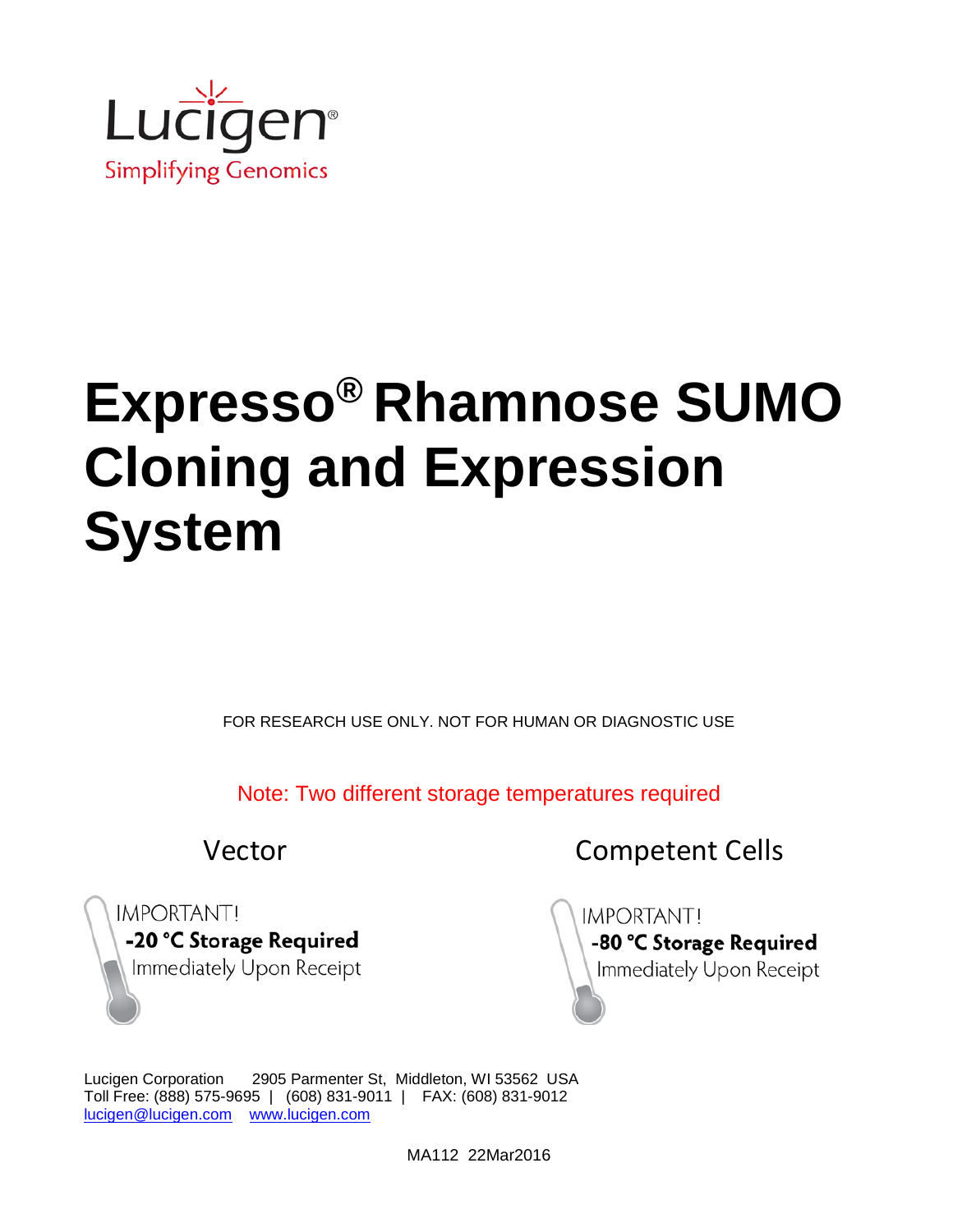# **Table of Contents**

| Notice of Limited Label License, Copyright, Patents, Warranties, Disclaimers and Trademarks24 |  |
|-----------------------------------------------------------------------------------------------|--|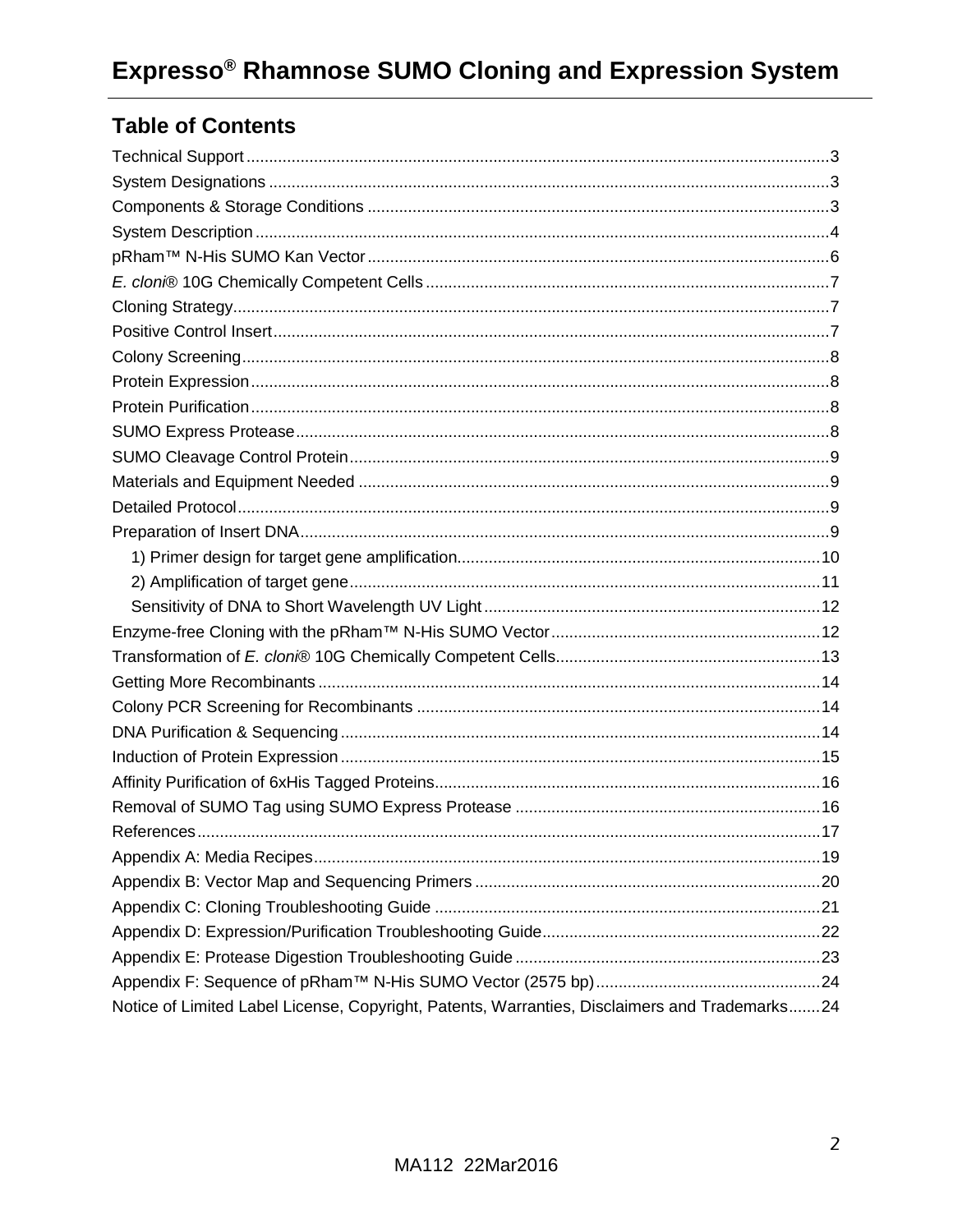### <span id="page-2-0"></span>**Technical Support**

Lucigen is dedicated to the success and satisfaction of our customers. Our products are tested to assure they perform as specified when used according to our recommendations. It is imperative that the reagents supplied by the user are of the highest quality. Please follow the instructions carefully and contact our technical service representatives if additional information is necessary. We encourage you to contact us with your comments regarding the performance of our products in your applications. Thank you.

Lucigen Technical Support Email: [techsupport@lucigen.com](mailto:techsupport@lucigen.com) Phone: (888) 575-9695

Product Guarantee: Lucigen guarantees that this product will perform as specified for one year from the date of shipment.

### <span id="page-2-1"></span>**System Designations**

The Expresso Rhamnose SUMO Cloning and Expression System contains pre-processed pRham™ N-His SUMO Vector DNA, *E. cloni*® 10G Chemically Competent Cells for cloning and protein expression, SUMO Express Protease, Cleavage Control Substrate, control insert, primers for clone verification by sequencing or PCR, recovery medium for transformation, and solutions of L-rhamnose and D-glucose for small-scale induction of protein expression. The System catalog numbers are listed below.

#### **Expresso Rhamnose SUMO Cloning and Expression Kits**

|                                                      | 5 Reactions | 10 Reactions |
|------------------------------------------------------|-------------|--------------|
| Expresso Rhamnose SUMO Cloning and Expression System | 49013-1     | 49013-2      |

### <span id="page-2-2"></span>**Components & Storage Conditions**

The Expresso Rhamnose SUMO Cloning and Expression System consists of three separate containers. Container 1 includes the pRham N-His SUMO Expression Vector, SUMO Positive Control Insert DNA, DNA primers for screening inserts by PCR and sequencing, 20% L-Rhamnose Solution, and 15% D-Glucose Solution. This container should be stored at **-20oC**. Container 2 contains SUMO Express Protease and SUMO Cleavage Control Protein, and should be stored at **-80°C**. Container 3 includes *E. cloni* 10G Chemically Competent Cells, which must be stored at **-80°C**. The 10-reaction Kits are supplied with two of container 1 and two of container 2.





#### **Expresso Rhamnose SUMO Cloning Kit Container**

|                                               | Concentration    | Volume      |
|-----------------------------------------------|------------------|-------------|
| pRham N-His SUMO Kan Vector DNA (5 reactions) | 12.5 ng/ $\mu$ L | 15 $\mu$ L  |
| <b>SUMO Positive Control C Insert DNA</b>     | 50 ng/ $\mu$ L   | $10 \mu L$  |
| Primers for PCR screening and sequencing      |                  |             |
| <b>SUMO Forward Primer</b>                    | 50 pmol/ $\mu$ L | $100 \mu L$ |
| pETite® Reverse Primer                        | 50 pmol/µL       | $100 \mu L$ |
| <b>Rhamnose Solution</b>                      | $20\%$ w/v       | $1.25$ mL   |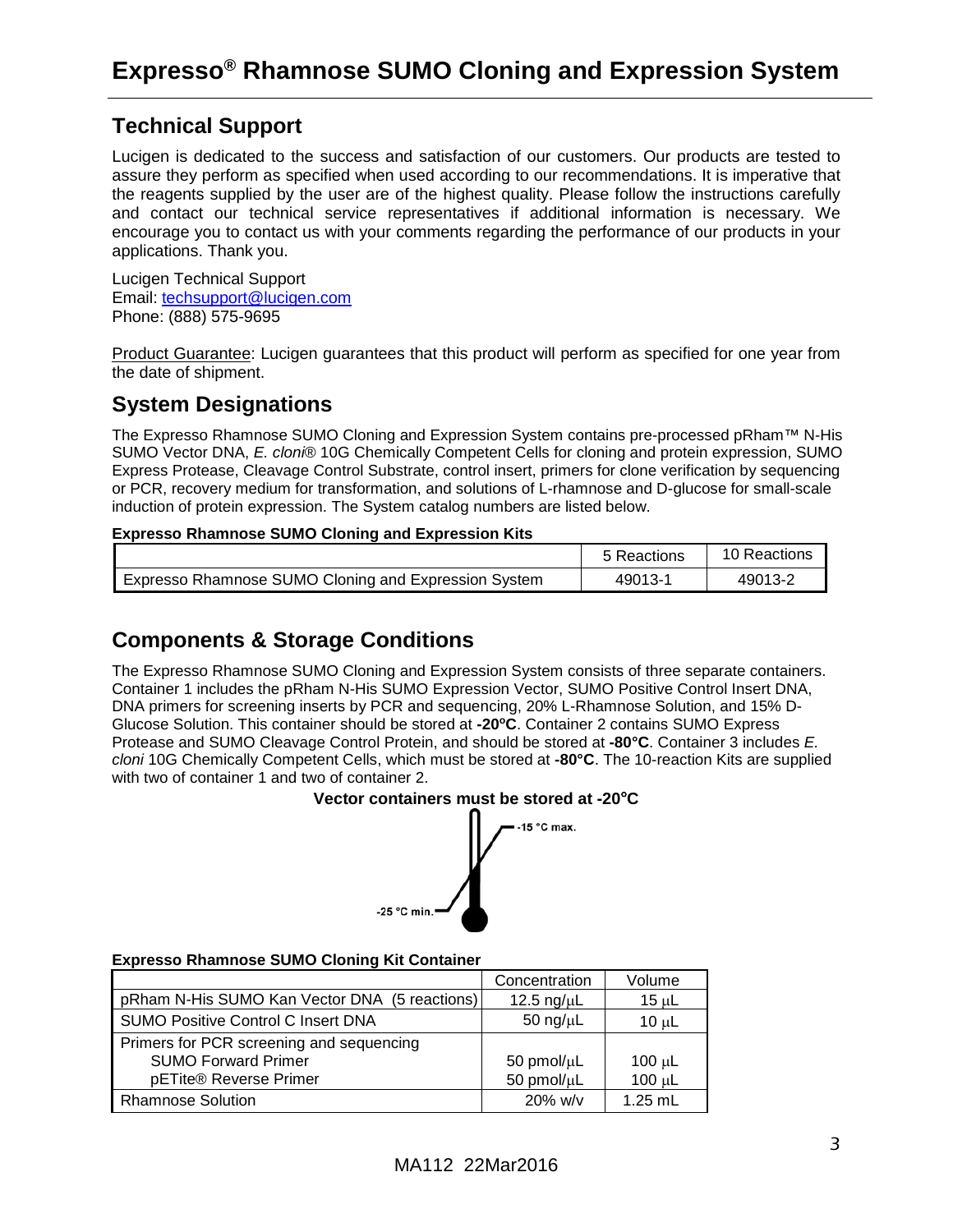

#### **Competent Cells and SUMO Protease containers must be stored at -80**°**C**



#### **SUMO Express Protease Container**

|                                      | Concentration     | Amount     |
|--------------------------------------|-------------------|------------|
| SUMO Express Protease                | 1 unit/µL         | 50 units   |
| <b>SUMO Cleavage Control Protein</b> | $2 \mu q / \mu L$ | $50 \mu g$ |

#### *E. cloni* **10G Chemically Competent Cells Container**

|                                                               | 5 Reaction Kit             | 10 Reaction Kit            |
|---------------------------------------------------------------|----------------------------|----------------------------|
| E. cloni 10G Chemically Competent Cells                       | $6 \times 40 \mu L$        | $12 \times 40$ uL          |
| Transformation Control pUC19 DNA (10 pg/µl)                   | 20 սL                      | 20 µL                      |
| Recovery Medium (Store at -20 $\degree$ C or -80 $\degree$ C) | $(1 \times 12 \text{ mL})$ | $(1 \times 12 \text{ mL})$ |

#### **Kit Components Available Separately:**

#### **SUMO Express Protease**

| <b>Description</b>    | Size      | Cat. No. |
|-----------------------|-----------|----------|
| SUMO Express Protease | 200 units | 30801-2  |

#### **Expresso System Cells**

| <b>Description</b>                              | Size                 | Cat. No. |
|-------------------------------------------------|----------------------|----------|
| E. clon® 10G Chemically Competent Cells (SOLOs) | l12 TransformationsI | 60106-1  |
|                                                 | 124 Transformations  | 60106-2  |
|                                                 | 48 Transformations   | 60106-3  |

#### **Rhamnose and Glucose Solutions**

| <b>Description</b>         | Size        | Cat. No. |
|----------------------------|-------------|----------|
| Rhamnose Solution, 20% w/v | 5 X 1.25 mL | 49021-1  |
| Glucose Solution, 15% w/v  | 5 X 1.25 mL | 49022-1  |

### <span id="page-3-0"></span>**System Description**

The Expresso Rhamnose SUMO Cloning and Expression System uses Expressioneering™ Technology to enable rapid cloning and expression of SUMO-tagged fusion proteins in *E. coli*. Expressioneering is an *in vivo* recombinational cloning strategy whereby PCR products can be cloned instantly, with no enzymatic treatment (Figure 1). After amplification of the target gene with primers that append 18 bp sequences homologous to the ends of the chosen Expresso System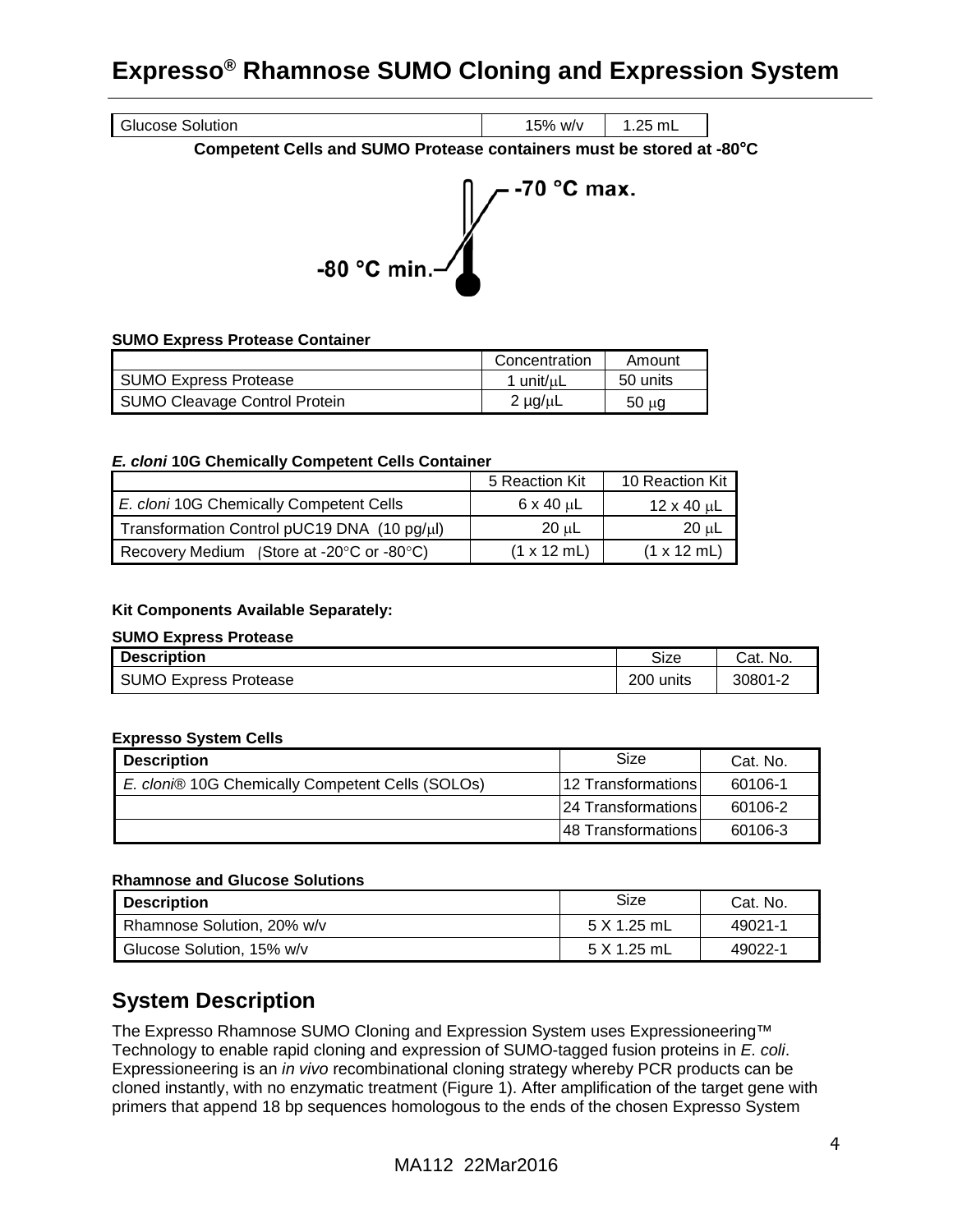Vector, the PCR product is simply mixed with the pre-processed Vector and transformed directly into the provided high-efficiency chemically competent cells. Recombination within the host cells seamlessly joins the insert to the vector. Unlike other ligation-independent cloning systems, no enzymatic treatment or purification of the PCR product is required. No restriction enzymes are used, so there are no limitations on sequence junctions.

In the Expresso Rhamnose SUMO Cloning and Expression System, a PCR product containing the gene of interest is cloned as a fusion to the solubility-enhancing, cleavable SUMO tag under the control of the L-rhamnose-inducible rha $P_{BAD}$  promoter harbored on the pRham<sup>TM</sup> N-His SUMO Vector. Because this promoter is recognized by the bacterial RNA polymerase, a single host strain is used for both clone construction and protein expression. This single-host strategy allows a streamlined workflow compared to systems requiring separate hosts for cloning and expression.

The System uses an engineered form of the SUMO protein (Small Ubiquitin-like MOdifier) as a fusion partner to aid the expression and purification of difficult target proteins. SUMO is a small protein (100 amino acids), derived from the yeast *SMT3* gene product, that can enhance the expression and solubility of proteins that are otherwise poorly expressed or insoluble (1, 2). A 6xHis motif at the amino terminus of the SUMO tag allows purification of the fusion protein by metal affinity chromatography. If desired, the 6xHis-SUMO tag can then be removed precisely and efficiently by SUMO Express Protease. The protease recognizes the tertiary structure of SUMO and cleaves precisely at its carboxyl terminus, allowing recovery of the intact protein of interest with no extra residues (1-3). The 6xHis-SUMO fragment and the protease (which also has a 6xHis tag) can then be captured by metal affinity, leaving the protein of interest in solution.

The SUMO fusion tag and SUMO Express Protease used in this system have been modified from their native sequences. Mutations in the SUMO tag render it resistant to cleavage by the native SUMO proteases found in eukaryotic cells (4, 5). Compensating mutations have been introduced into the SUMO Express Protease to restore full cleavage activity; only this engineered form of the protease can cleave the SUMO tag used in the Expresso System. Thus, while the Expresso System is designed for expression in *E. coli*, fusion clones constructed using this system can also be transferred into eukaryotic expression vectors for expression of SUMO-tagged proteins in mammalian or insect cells.

The rha $P_{BAD}$  promoter is a versatile tool for protein expression. In the absence of rhamnose, the transcriptional activity of rha $P_{BAD}$  is very low, allowing stable clone construction even for potentially toxic gene products (6). Transcription is positively controlled by two activators, RhaR and RhaS, which bind rhamnose (7). RhaR activates its own transcription as well as that of RhaS, which in turn activates transcription from rha $P_{BAD}$ . This regulatory cascade makes transcription from rha $P_{BAD}$ responsive to different concentrations of rhamnose, allowing "tunable" control of the target gene expression level (8). For proteins that are potentially toxic to the host cells, or that are difficult to express in soluble form, this tuning capability may enable the adjustment of expression levels for maximal yield of soluble protein.

Transcription from the rhaP<sub>BAD</sub> promoter is also controlled by the cAMP-dependent transcriptional activator protein CAP, and is therefore subject to catabolite repression. In the presence of glucose, cAMP levels remain low and rha $P_{BAD}$  remains inactive, even when rhamnose is available. This allows the use of "autoinduction" procedures for protein expression, in which cells are inoculated directly into medium containing rhamnose and a small amount of glucose.

*E. cloni®* 10G Chemically Competent Cells are used for construction of clones in the pRham™ Vectors. Their very high transformation efficiency ( $\geq 1 \times 10^9$  cfu/µg pUC19 DNA) makes these cells ideal for cloning using Expressioneering Technology. Their *recA*-, *endA*- genotype allows recovery of high quality plasmid DNA. *E. cloni* 10G cells are appropriate for expression and purification of most proteins. Because the rha $P_{BAD}$  promoter is transcribed by the bacterial RNA polymerase, clones constructed in the pRham vectors can be transferred into and expressed in virtually any other host strain containing functional rhaR and rhaS genes.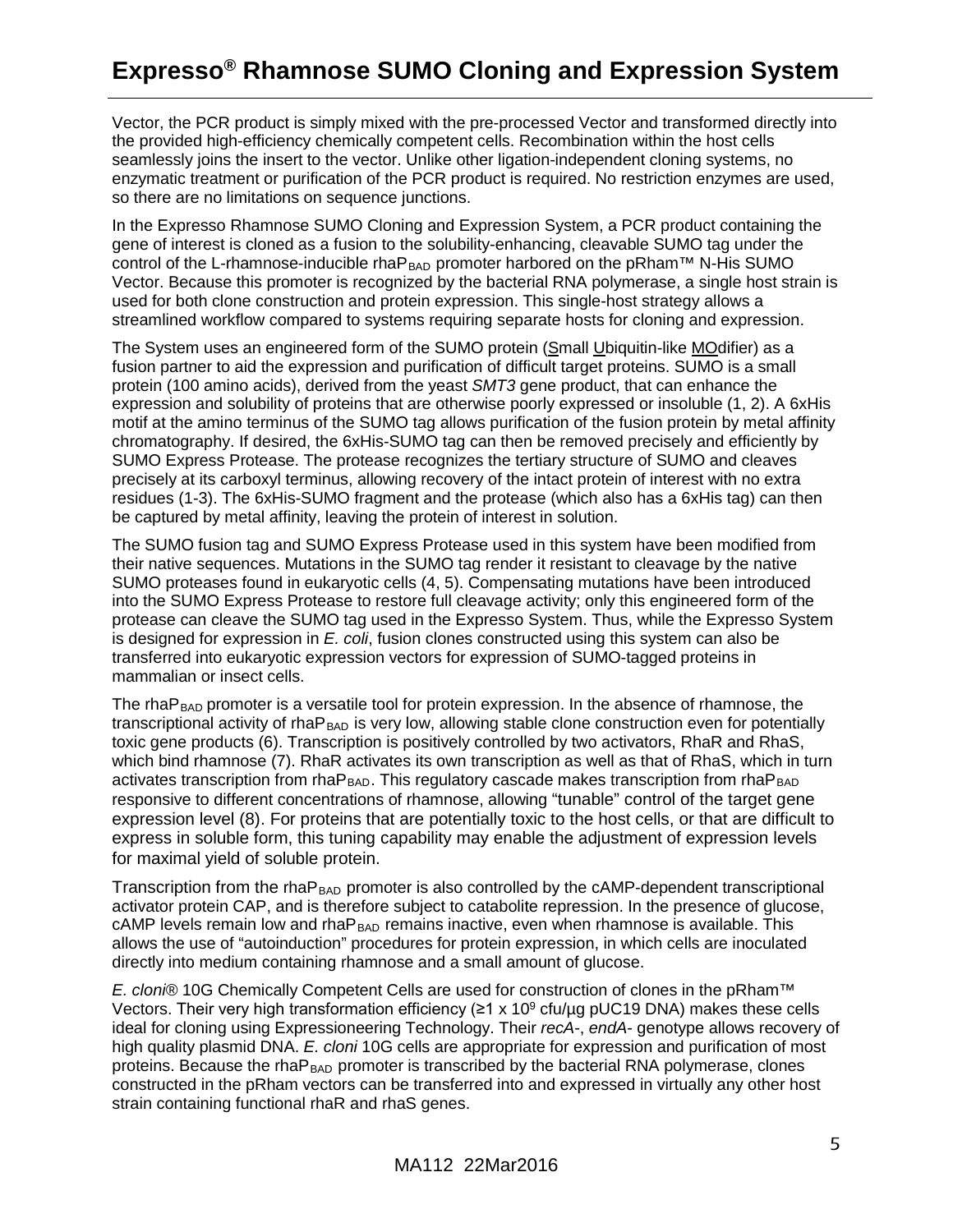

**Figure 1. Expressioneering schematic.** A target gene is amplified with primers that contain short homology to the ends of the Expresso System vector. The PCR product is then mixed with the preprocessed vector and transformed directly into the high-efficiency chemically competent cells provided. Recombination between the ends of the Vector and PCR product occurs *in vivo*. Clones can be verified by colony PCR or miniprep. With the Expresso Rhamnose System, colonies can be inoculated directly from the transformation plate into autoinduction media for expression.

### <span id="page-5-0"></span>**pRham™ N-His SUMO Kan Vector**

The pRham Vectors are based on Lucigen's patented pSMART® vectors, which feature transcriptional terminators to prevent unwanted transcription into or out of the cloned sequence. The small size of the pRham N-His SUMO Kan Vector (2.6 kb) facilitates cloning of large inserts and performing DNA manipulations, such as site-directed mutagenesis.

The pRham N-His SUMO Kan Vector is supplied in a pre-linearized format for instant, directional insertion of target genes using Expressioneering™ Technology (Figures 1-3). The vector includes signals for expression, including the rhaP<sub>BAD</sub> promoter, efficient ribosome binding site from the T7 gene 10 leader, and translational start and stop codons. The Vector is designed for expression of the target protein as a fusion with an amino-terminal 6xHis-SUMO tag, which has been shown to increase the yield and enhance the solubility of a variety of proteins (1, 2). In addition, the SUMO tag is recognized by the highly-specific SUMO Express Protease, allowing precise removal of the tag to produce target protein of native sequence. Target gene PCR products designed for cloning into the pRham N-His SUMO vector are compatible with the pETite® N-His SUMO vector included in the Expresso T7 SUMO kits, and vice versa.

The pRham vectors do not contain the *lac*Z alpha gene fragment, so they do not enable blue/white colony screening. However, the background of empty vector is typically <5%, so minimal colony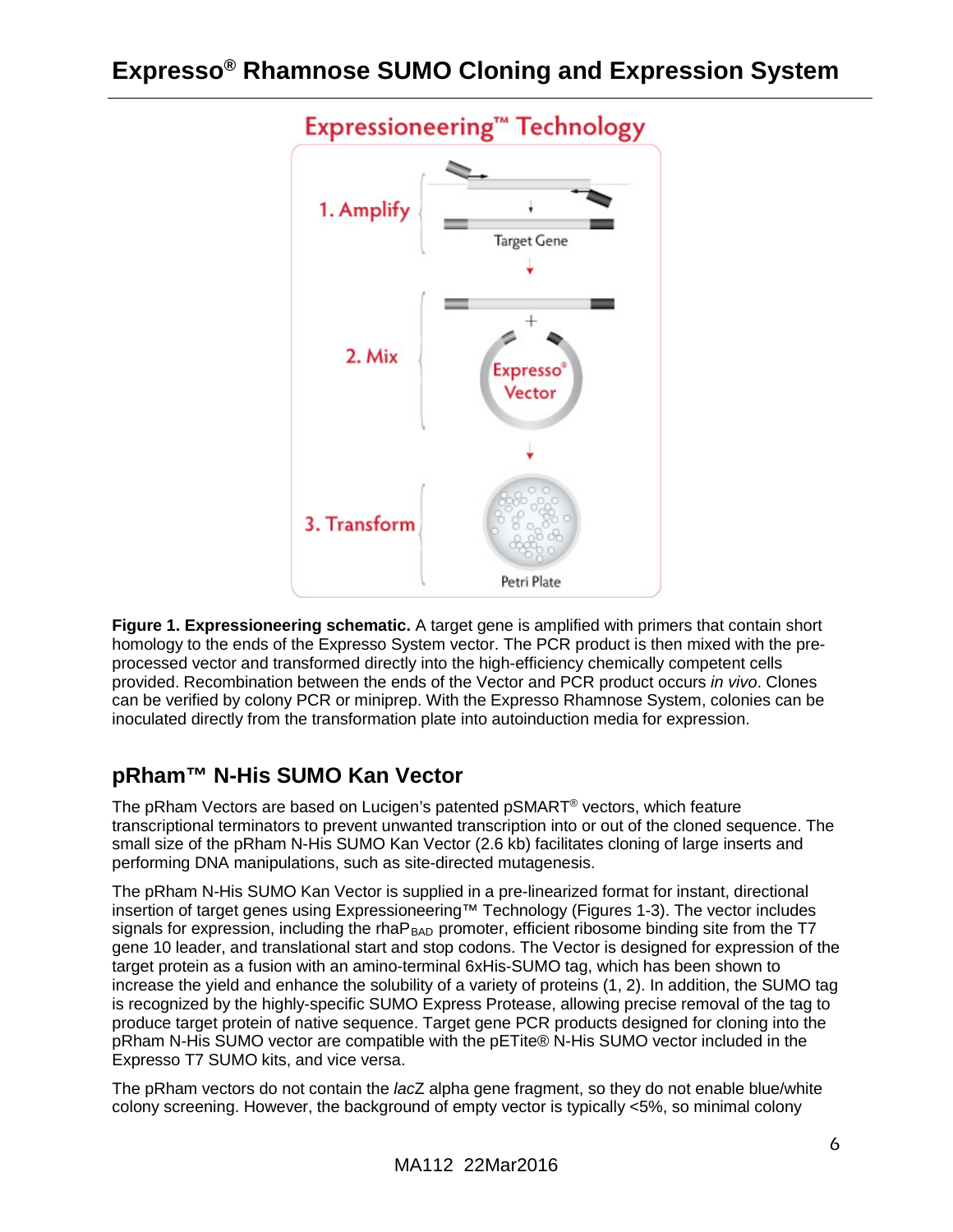screening is necessary. The pRham vectors have low copy number, similar to that of pBR322 plasmids (~20 copies/cell), yielding 0.5–1.0 µg of plasmid DNA per ml of culture.



**Figure 2. pRham N-His SUMO Kan expression vector.** RBS, ribosome binding site; ATG, translation start site; Stop, translation end site; Kan, kanamycin resistance gene; ROP, Repressor of Priming (for low copy number); Ori, origin of replication. CloneSmart® transcription terminators (T) prevent transcription into or out of the insert, and a terminator follows the cloning site. The 6xHis affinity tag is fused to the amino terminus of the SUMO-tagged protein.

### <span id="page-6-0"></span>*E. cloni***® 10G Chemically Competent Cells**

*E. cloni* 10G Chemically Competent Cells are an *E. coli* strain optimized for high efficiency transformation. The *E. cloni* 10G cells are ideal for cloning and propagation of plasmid clones, and give high yield and high quality plasmid DNA due to the *end*A1 and *rec*A1 mutations.

#### *E. cloni* **10G Genotype:**

*mcr*A ∆(*mrr*-*hsd*RMS-*mcr*BC) *end*A1 *rec*A1 φ80d*lac*Z∆M15 ∆*lac*X74 *ara*D139 ∆(*ara,leu*)7697 *gal*U *gal*K *rps*L (StrR) *nup*G λ− *ton*A

*E. cloni*10G Chemically Competent Cells produce  $\geq 1 \times 10^9$  cfu/µg supercoiled pUC19 DNA.

As a control for transformation, *E. cloni*® 10G Competent Cells are provided with supercoiled pUC19 DNA at a concentration of 10 pg/µl. Use 1 µL (10 pg) for transformation. Select pUC19 transformants on plates containing ampicillin or carbenicillin (100 µg/ml).

### <span id="page-6-1"></span>**Cloning Strategy**

The pRham™ N-His SUMO Vector preparation enables a simple recombinational strategy for precise, directional cloning. The vector is provided in a linearized form, ready for co-transformation with a PCR product containing the gene of interest.

The desired insert is amplified with user-supplied primers that include 18 nucleotides (nt) of overlap with the ends of the vector. The forward primer contains sequence corresponding to the carboxyl terminus of the SUMO fusion partner, and the reverse primer includes a stop codon and vector sequences. Recombination between the vector and insert occurs within the host strain, seamlessly fusing the gene of interest to the vector. No restriction digestion, enzymatic treatment, or ligation is necessary for efficient recombination. The method is similar to cloning by homologous recombination (10), It does not require single-stranded ends on the vector or the insert, as in "PIPE" cloning (11).

### <span id="page-6-2"></span>**Positive Control Insert**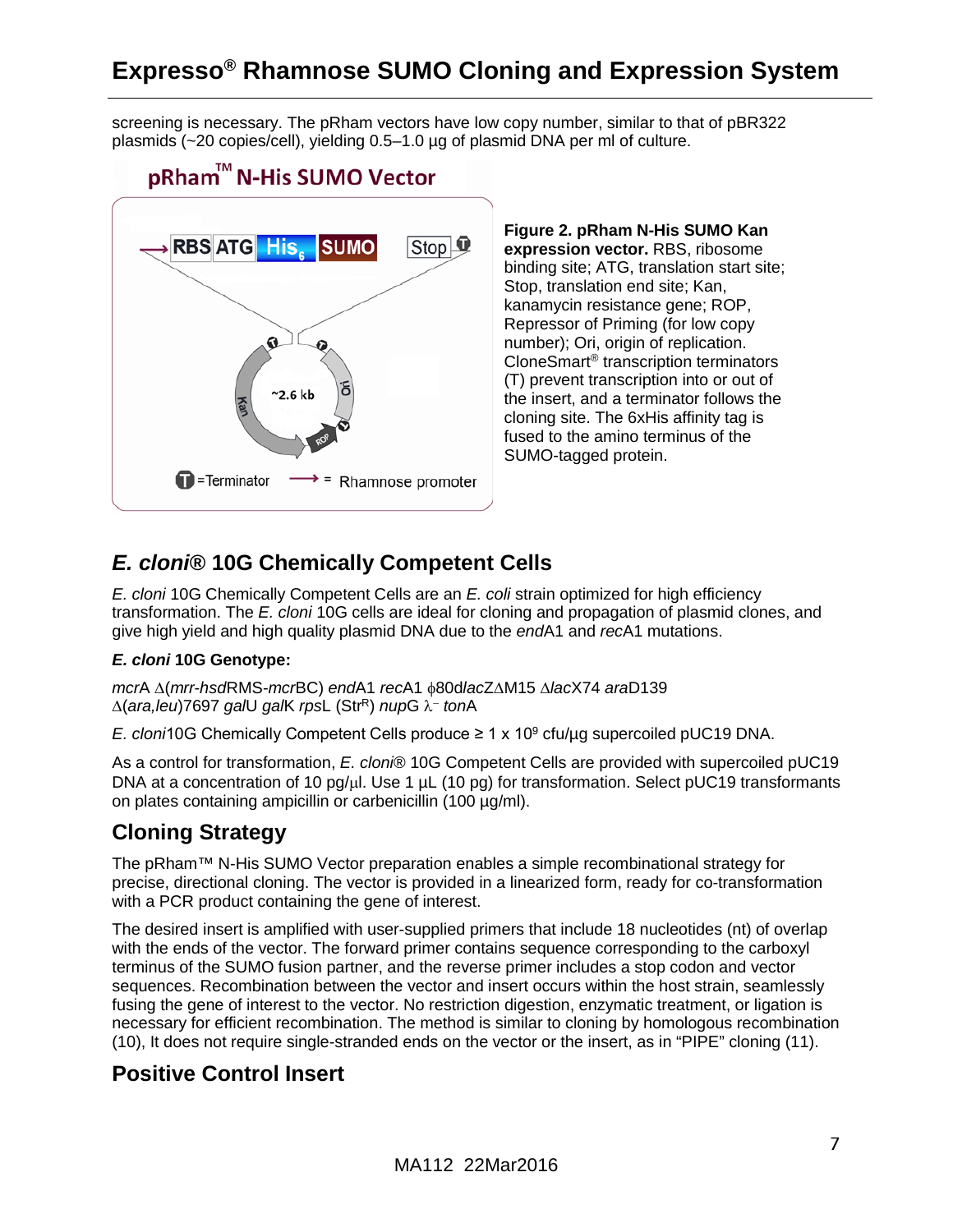A SUMO Positive Control C Insert is included with the Kit. It encodes a blue fluorescent protein from *Vibrio vulnificus* (12), flanked by sequences for enzyme-free cloning into the pRham N-His SUMO Vector. It serves as a control both for cloning efficiency and for expression.

BFP enhances the natural fluorescence of NADPH by binding to it. BFP expression leads to rapid development of bright blue fluorescence under long-wavelength UV light that is readily visible in whole cells. The SUMO-BFP fusion protein migrates at ~40 kD on SDS PAGE.

### <span id="page-7-0"></span>**Colony Screening**

Background with the pRham N-His SUMO Vector is typically very low (<5%), so minimal screening is necessary. Colony PCR, size analysis of uncut plasmids, or restriction digestion may be used to verify the presence of inserts. Primers included with the kit are suitable for screening by colony PCR and for sequencing of plasmid DNA. We strongly recommend sequence analysis to confirm the junctions of the insert with the vector as well as the predicted coding sequence.

### <span id="page-7-1"></span>**Protein Expression**

Recombinant plasmids are constructed in the *E. cloni* 10G host strain and expressed in the same host. Transformants are selected with kanamycin. Individual colonies are grown in liquid culture, and protein expression is induced by addition of rhamnose. Expression of SUMO-tagged fusion proteins is evaluated by SDS-PAGE analysis.

### <span id="page-7-2"></span>**Protein Purification**

Materials for purification are not provided with the Expresso Rhamnose System. 6xHis tagged proteins are purified by Immobilized Metal Affinity Chromatography (IMAC). Various IMAC reagents are available, such as: Ni-NTA (Qiagen), TALON® (Clontech), and HIS-Select® (Sigma).

### <span id="page-7-3"></span>**SUMO Express Protease**

SUMO Express Protease is derived from the yeast *ULP1* gene product (1). This protease is highly specific for the tertiary structure of SUMO, and cleaves uniquely and precisely at the carboxyl terminus of the SUMO tag (1-3). Because of this extreme specificity, there is no "off-target" cleavage commonly seen with other proteases that recognize short, degenerate amino acid sequences. Like the SUMO tag, SUMO Express Protease bears an amino-terminal 6xHis tag. After cleavage of the fusion protein, both the SUMO tag and the SUMO Express Protease can be removed from the solution by subtractive metal affinity chromatography, leaving only the free target protein in solution.

SUMO Express Protease is robust and active under a variety of buffer conditions, allowing flexibility in cleavage protocols. The protease is tolerant to many common buffer additives, including salt, nonionic detergents, imidazole, and low concentrations of urea or guanidine (1). The optimal temperature for cleavage is 30°C, but the protease is active from 4° to 37° C. The pH optimum for cleavage is 8.0, but the range 6.0 to 10.0 is tolerated. Since each SUMO fusion protein behaves uniquely, we recommend performing test cleavage reactions on a small scale. For most fusion proteins, 1 unit of SUMO Express Protease will be sufficient to digest 10 -100 µg in 1 hour at 30°C under the recommended conditions.

SUMO Express Protease is provided at 1 unit/µL in 50% glycerol, 50 mM Tris-HCl pH 8.0,150 mM NaCl, 0.5 mM DTT, 1% Triton X-100. One unit of SUMO Express Protease is sufficient to cleave ≥ 90% of 100 µg of SUMO Cleavage Control Protein in 30 minutes at 4°C. For long-term storage, it should be kept at -80°C. Aliquot into smaller volumes to avoid multiple freeze-thaw cycles. During frequent use, the protease may be kept at -20°C for up to 2 weeks.

**Important:** The SUMO tag used in the Expresso Rhamnose SUMO System contains amino acid substitutions that render it resistant to cleavage by native desumoylation enzymes present in eukaryotic cells, including SUMO proteases derived from the native *ULP1* gene product (4, 5). The SUMO Express Protease contains compensatory mutations that enable it to recognize and cleave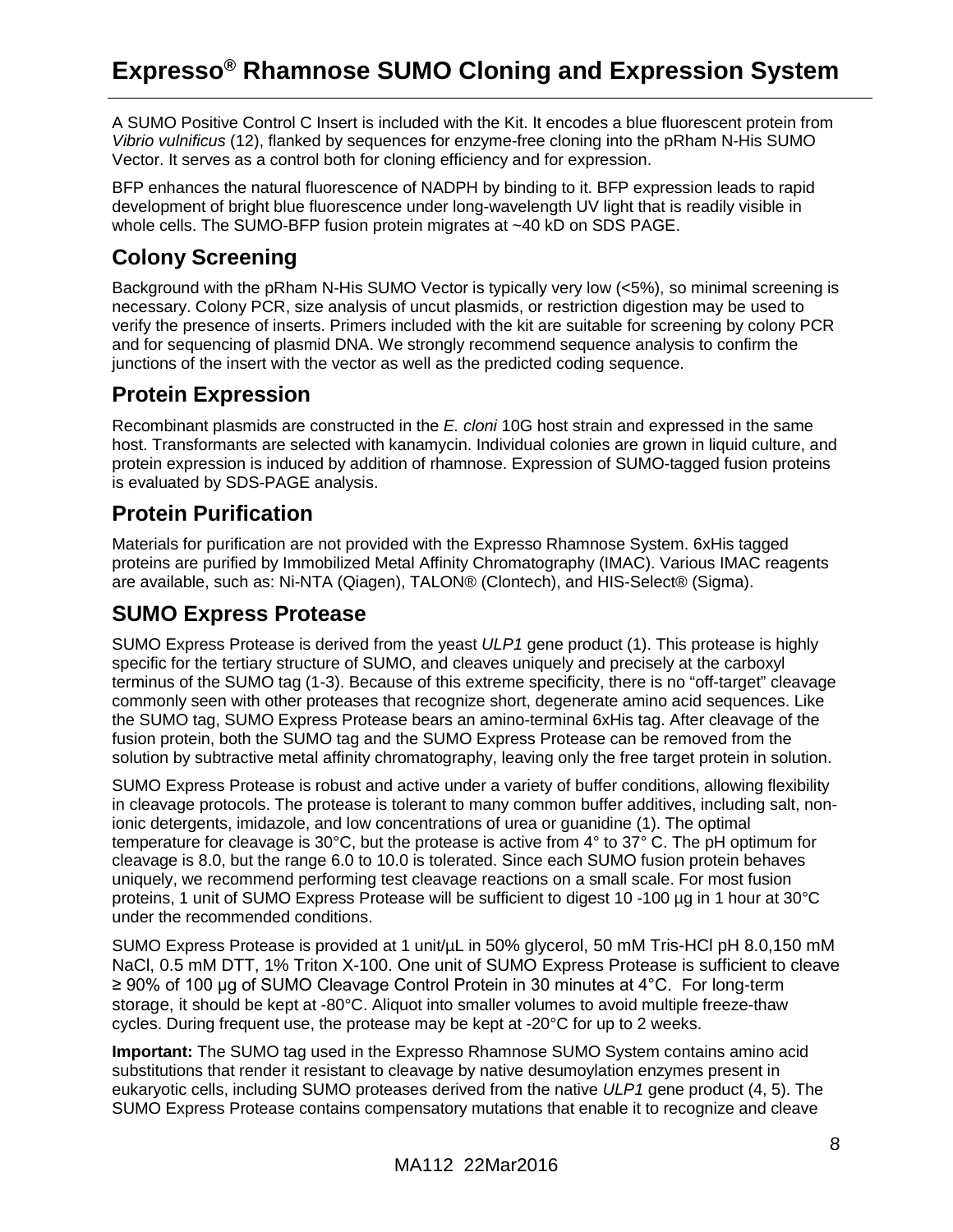the stabilized SUMO tag used in this system. These modifications allow SUMO fusion clones constructed using the Expresso Rhamnose SUMO System to be transferred to eukaryotic host systems for expression. **Other SUMO proteases lacking these compensatory mutations cannot cleave the SUMO tag used in the Expresso Rhamnose SUMO System.**

### <span id="page-8-0"></span>**SUMO Cleavage Control Protein**

A 6xHis-SUMO Cleavage Control Protein is included with the kit. This 6xHis-SUMO fusion protein is efficiently cleaved by SUMO Express protease, allowing confirmation of protease activity. One unit of SUMO Express Protease is sufficient to cleave ≥ 90% of 100 µg of SUMO Cleavage Control protein in 30 minutes at 4°C. The uncleaved control protein migrates at approximately 40 kDa in SDS-PAGE gels. After cleavage, the 6xHis SUMO fragment migrates at ~15-18 kDa, and the released fusion partner migrates at ~25 kDa.

The SUMO Cleavage Control Protein is provided at 2 ug/uL in the recommended cleavage reaction buffer, with the omission of DTT (20 mM Tris-HCl pH 8.0, 150 mM NaCl, 10% glycerol). It should be stored at -80°C.

### <span id="page-8-1"></span>**Materials and Equipment Needed**

The *Expresso* Rhamnose SUMO Cloning and Expression Kit supplies many of the items needed to efficiently generate and express recombinant clones. While simple and convenient, successful use of the Kit requires proper planning for each step. Please read the entire manual and prepare the necessary equipment and materials before starting. The following items are required for this protocol:

- Custom Primers for target gene amplification.
- Microcentrifuge and tubes.
- Water bath at 42°C.
- Sterile 17 x 100 mm culture tubes.
- LB Broth or YT Broth.
- LB or YT agar plates containing kanamycin (see Appendix A for recipes).
- Agarose gel electrophoresis equipment.
- Dithiothreitol (DTT).
- Sonicator or cell lysis reagents.
- Resin and columns for immobilized metal affinity chromatography.
- SDS-PAGE equipment.

### <span id="page-8-2"></span>**Detailed Protocol**

### <span id="page-8-3"></span>**Preparation of Insert DNA**

For cloning with the pRham™ N-His SUMO Vector using Expressioneering™ Technology, the target DNA must be amplified with primers that add sequences identical to the ends of the vector adjacent to the cloning site. Rules for designing PCR primers for enzyme-free cloning into the pRham N-His SUMO Vector are presented below. Figure 3 presents a schematic illustration of primer design for cloning into the pRham N-His SUMO vector.

#### **pRham N-His SUMO Vector:**

SUMO Express Protease cleavage site Stop SUMO  $\bullet$  codon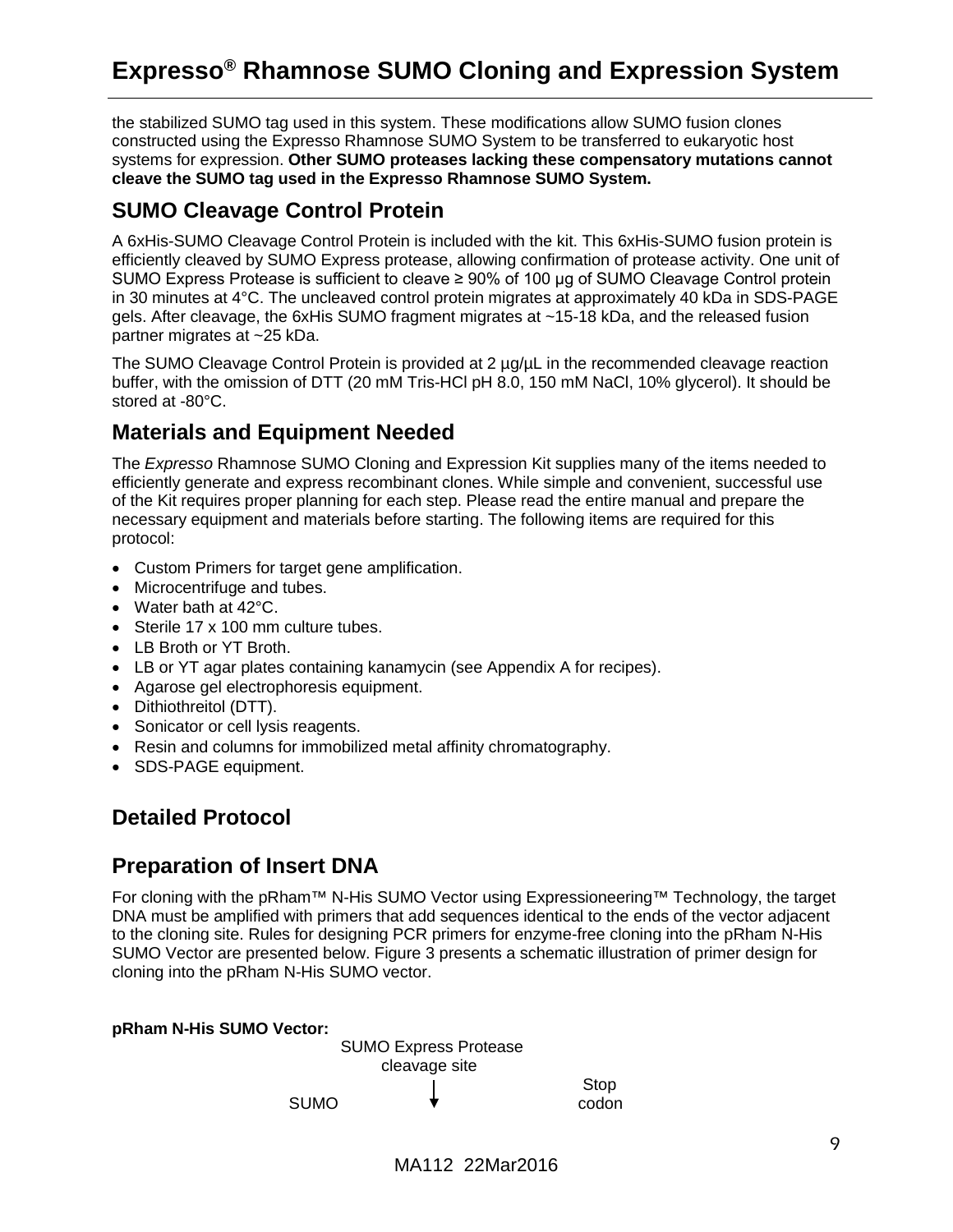|  | A | н                   | $\mathbb{R}$ | Е               | Q       |                                 | G                   | G |                 | $\star$ |                         |  |                             |  |
|--|---|---------------------|--------------|-----------------|---------|---------------------------------|---------------------|---|-----------------|---------|-------------------------|--|-----------------------------|--|
|  |   |                     |              |                 |         | GCT CAC CGC GAA CAG ATT GGA GGT |                     |   |                 |         |                         |  | TAA TAG AGC GGC CGC CAC     |  |
|  |   |                     |              |                 |         | CGA GTG GCG CTT GTC TAA CCT CCA |                     |   |                 |         |                         |  | ATT ATC TCG CCG GCG GTG     |  |
|  |   |                     |              |                 |         |                                 |                     |   |                 |         |                         |  |                             |  |
|  |   |                     |              |                 |         |                                 |                     |   |                 |         |                         |  |                             |  |
|  |   |                     |              |                 |         |                                 |                     |   |                 |         |                         |  |                             |  |
|  |   | <b>PCR Product:</b> |              |                 |         |                                 |                     |   |                 |         |                         |  |                             |  |
|  |   |                     |              |                 |         | Forward primer                  |                     |   |                 |         |                         |  |                             |  |
|  |   |                     |              |                 |         | 5'-CGC GAA CAG ATT GGA GGT      |                     |   | <b>GENE OF</b>  |         | TAA TAG AGC GGC CGC CAC |  |                             |  |
|  |   |                     | GCG          | $\cap$ T $\cap$ | GTC TAA |                                 | $($ $($ $"$ $ $ $"$ |   | <b>INTEREST</b> |         |                         |  | ATT ATC TCG CCG GCG GTG -5' |  |
|  |   |                     |              |                 |         |                                 |                     |   |                 |         |                         |  |                             |  |

Reverse primer

**Figure 3. Insertion of a gene into the pRham N-His SUMO Vector for expression.** PCR primers add flanking sequences identical to the vector sequence adjoining the insertion site. Recombination within the host cell fuses the blunt PCR product to the vector. See Detailed Protocol.

#### <span id="page-9-0"></span>**1) Primer design for target gene amplification**

Each PCR primer consists of two segments: 18 nt at its 5' end must match the sequence of one end of the pRham vector, and 18-24 nt at its 3' end anneal to the target gene. Factors affecting the length of the target-specific portion of the primer include GC content,  $T_m$ , and potential for formation of hairpins or primer-dimers.

#### **Forward primer (defined sequence includes the last 6 codons of SUMO):**

#### 5'- CGC GAA CAG ATT GGA GGT  $XXX_2$   $XXX_3$   $XXX_4$   $XXX_5$   $XXX_6$   $XXX_7$   $XXX_8$

 $(XXX<sub>2</sub>-XXX<sub>8</sub>$  represents codons 2 through 8 of the target coding region).

**IMPORTANT:** fusion proteins that have proline immediately following the SUMO tag cannot be cleaved by SUMO Express Protease. If you intend to remove the SUMO tag, ensure that the primer does not encode proline immediately following the GGT codon of SUMO. In addition, the following amino acid residues at the +1 position can impair cleavage: large aliphatic residues, such as valine, leucine, and isoleucine; negatively charged aspartic acid or glutamic acid residues (1); or Lysine. See Appendix E.

Do not include an initiation codon in the forward primer, unless a methionine residue is desired at the amino terminus of the target protein. An ATG codon is contained in the pRham N-His SUMO vector immediately preceding the 6 His codons.

#### **Reverse primer (vector sequence includes Stop anticodon):**

5'-GTG GCG GCC GCT CTA TTA  $XXX<sub>n-1</sub> XXX<sub>n-2</sub> XXX<sub>n-3</sub> XXX<sub>n-4</sub> XXX<sub>n-5</sub> XXX<sub>n-6</sub>$ 

 $XXX<sub>n</sub> - XXX<sub>n-6</sub>$  represents the **reverse complement** of the sequence of the last 7 codons of the target coding region.  $XXX<sub>n</sub>$  is the reverse complement of the final codon of the protein. The stop codon of the target gene need not be included, as the vector encodes stop codons.

#### **Example of reverse primer design:**

Consider the following sequence encoding the C-terminal 10 residues of a theoretical protein, ending with a TGA stop codon:

#### **… … ATC GCT CTA ACA CCG ACC AAG CAG CAG CCA TGA**

The reverse primer should have the following sequence: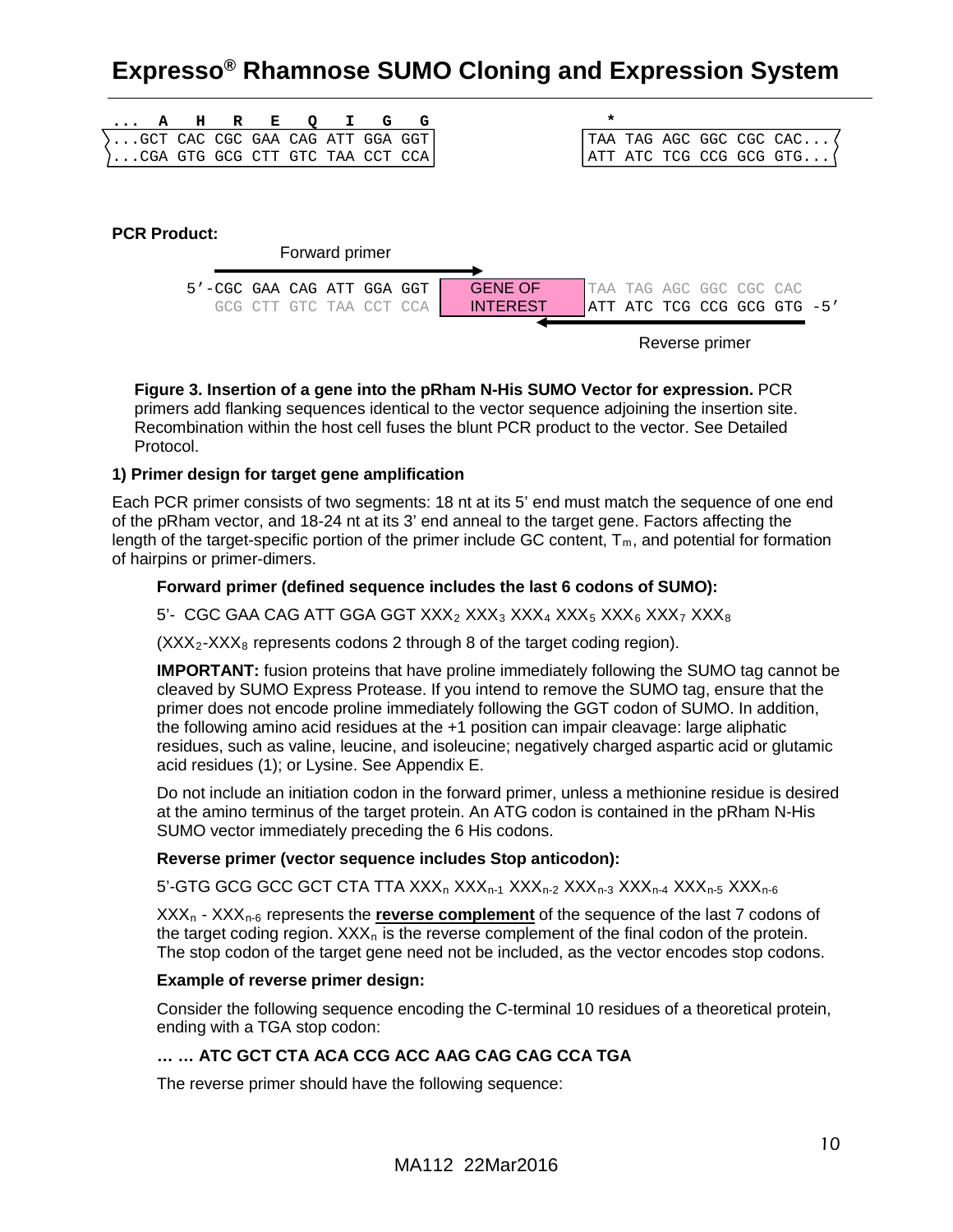#### **5' GTG GCG GCC GCT CTA TTA** *TGG CTG CTG CTT GGT CGG TGT* **3'**

The required 18 bases corresponding to vector sequence are underlined, and 21 bases corresponding to the reverse complement of the last 7 codons of the gene are *italicized***.** The extent of the primer complementary to the target gene may be extended or reduced as necessary to obtain an appropriate  $T_m$  for amplification.

Note: Insert DNA can also be generated by synthesis. If this option is desired, the gene should be synthesized with the 18 nt vector-homologous sequences at each end. Be sure to correctly add at least 18 nt of vector-homologous sequence specific to the particular vector you have chosen to work with. For assistance with this application, please contact Lucigen Technical Support.

#### <span id="page-10-0"></span>**2) Amplification of target gene**

Amplify the desired coding sequence by PCR, using primers designed as described above. Use of a proofreading PCR polymerase is strongly recommended to minimize sequence errors in the product. The performance of the Expresso Rhamnose System has been verified with PCR products from various proofreading polymerases, including Vent and Phusion® (NEB) and Pfu (Stratagene) polymerases, as well as Taq non-proofreading polymerase. Sequence errors are quite common with Taq polymerase, especially for larger inserts, so complete sequencing of several candidate clones is necessary.

A typical amplification protocol is presented below. Adjustments may be made for the particular polymerase, primers, or template used. Follow the recommendations of the enzyme supplier.

#### Example amplification protocol:

For a 50  $\mu$ L reaction, assemble the following on ice:

5 µL 10X reaction buffer 4 µL dNTPs (at 2.5 mM each) 5 µL 10 µM Forward primer 5 µL 10 µM Reverse primer X µL DNA polymerase (follow manufacturer's recommendations) Y µL DNA template (~5 ng plasmid DNA, or ~50-200 ng genomic DNA)  $Z \mu L H_2 0$  (bring total volume to 50 ml)  $50 \mu L$ 

Cycling conditions:

94°C, 2' 94°C, 15" 55°C, 15" 72°C, 1' per kb 72°C, 10' 4°C, Hold 25 cycles

Analyze the size and amount of amplified DNA by agarose gel electrophoresis. If the reaction yields a single product at a concentration of 10 ng/µL or higher, you can proceed directly to **Enzyme-free cloning**. If the desired product is weak or contains spurious bands, it can be purified by agarose gel fractionation prior to use.

**IMPORTANT:** If the template DNA is an intact circular plasmid encoding kanamycin resistance, it can very efficiently transform the *E. cloni*® 10G Cells, creating a high background of parental clones on kanamycin agar plates. Therefore, we strongly recommend restriction digestion of kanamycin-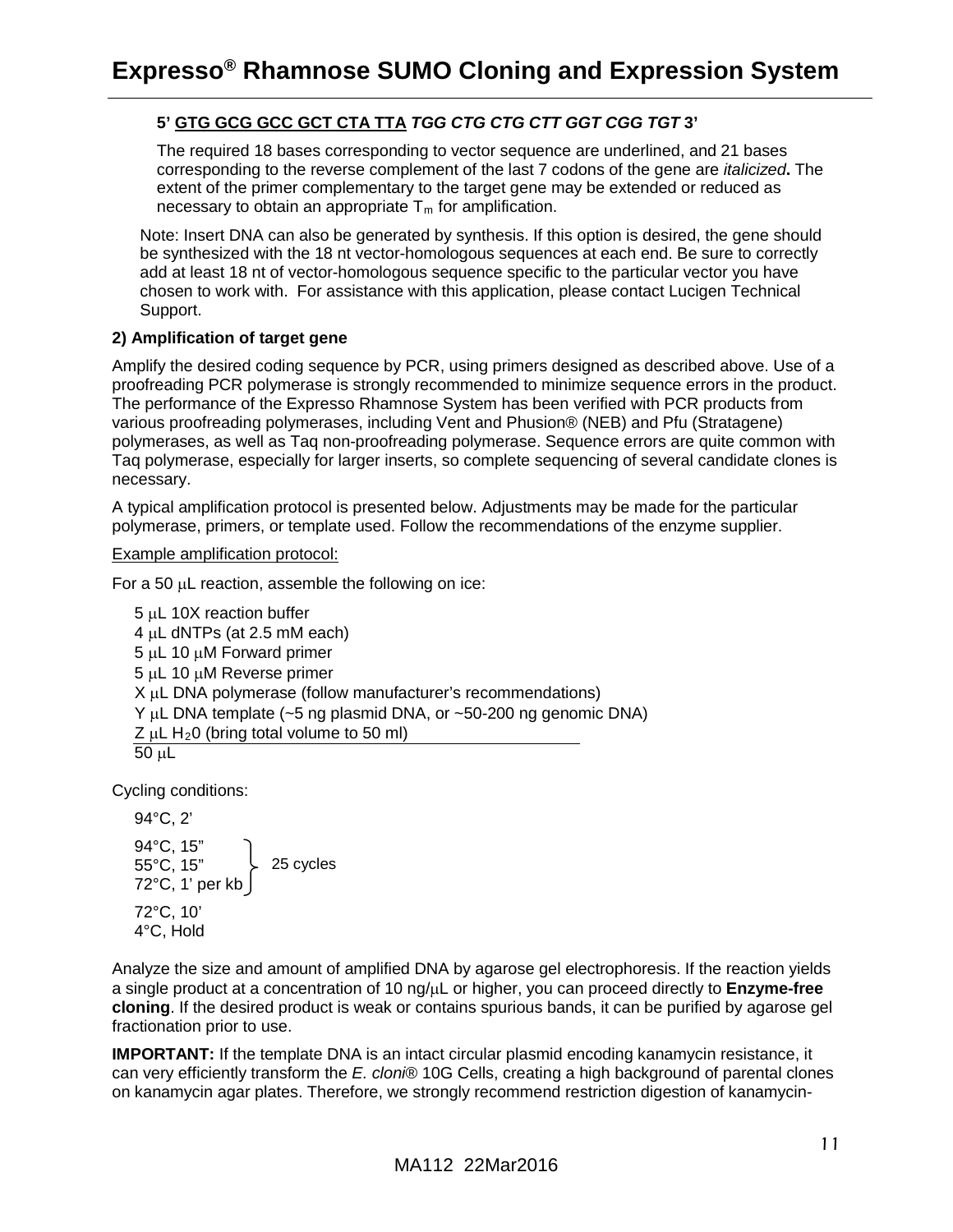resistant plasmid templates and gel purification of the linearized fragment prior to using it as a template for PCR. Alternatively, the PCR product can be gel purified to isolate it from the circular plasmid DNA.

#### <span id="page-11-0"></span>**Sensitivity of DNA to Short Wavelength UV Light**

During gel fractionation, use of a short-wavelength UV light box (e.g., 254, 302, or 312 nm) **must** be avoided. Most UV transilluminators, including those sold for DNA visualization, use shortwave UV light, which can rapidly reduce cloning efficiencies by several orders of magnitude (Figure 4).



**Figure 4.** Relative cloning efficiency of pUC19 after exposure to short or long wavelength UV light. Intact pUC19 DNA was transformed after no UV exposure ("No UV") or exposure to 302 nm UV light for 30, 60, or 120 seconds ("30s 302nm, 60s 302nm,120s 302nm") or to 360 nm UV light for 120 seconds ("120s 360nm"). Cloning efficiencies were calculated relative to un-irradiated pUC19 DNA.

A hand-held lamp with a wavelength of 360 nm is very strongly recommended. After electrophoresis, DNA may be isolated using your method of choice.

**Use a long wavelength (e.g., 360 nm) low intensity UV lamp and short exposure times when isolating DNA fragments from agarose gels.**

### <span id="page-11-1"></span>**Enzyme-free Cloning with the pRham™ N-His SUMO Vector**

With Expressioneering™ technology, the pre-processed pRham N-His SUMO Vector is cotransformed with insert DNA having ends complementary to the vector. After verification of PCR product by agarose gel electrophoresis, the unpurified PCR product (1-3 µL) is mixed with 25 ng of pRham N-His SUMO Vector and transformed directly into competent *E. cloni* 10G cells. If desired, the PCR products can be purified before cloning into pRham vectors.

We recommend using 25-100 ng of insert DNA with 25 ng of pRham™ Vector preparation per transformation.

| <b>Positive Control Insert DNA</b> | To determine the transformation efficiency with a known<br>insert, use 1 µL (50 ng) of SUMO Positive Control C<br>Insert DNA and 2 $\mu$ L (25 ng) of pRham <sup>TM</sup> N-His SUMO<br>Vector. |
|------------------------------------|-------------------------------------------------------------------------------------------------------------------------------------------------------------------------------------------------|
| <b>Vector Background</b>           | To determine the background of empty vector, omit insert<br>from the above reaction.                                                                                                            |

Optional Control Reactions include the following: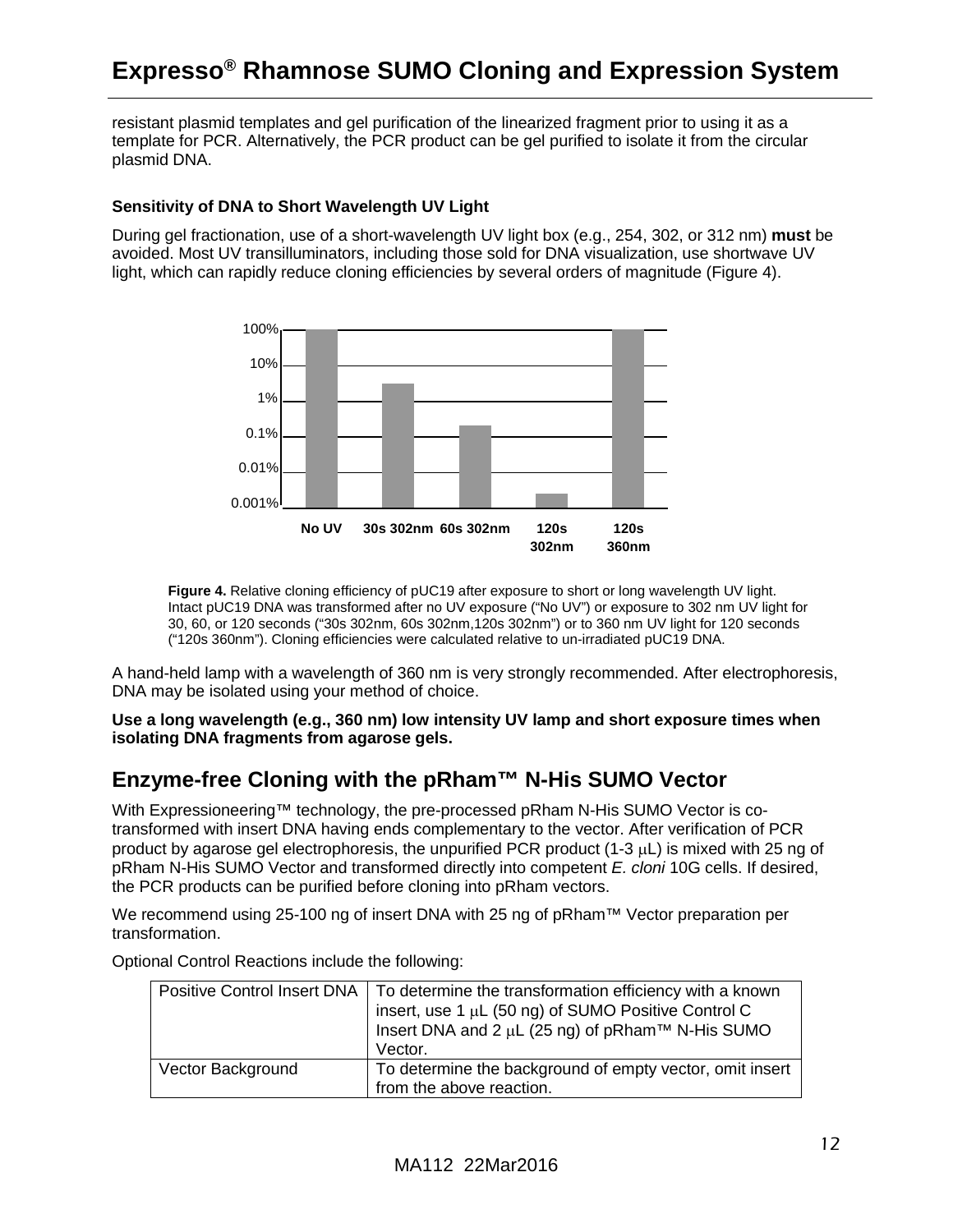To ensure optimal cloning results, we strongly recommend the use of Lucigen's *E. cloni* 10G Chemically Competent Cells, which are included with the kit. These cells yield  $\geq 1 \times 10^9$  cfu/µg of pUC19. The following protocol is provided for transformation.

### <span id="page-12-0"></span>**Transformation of** *E. cloni***® 10G Chemically Competent Cells**

*E. cloni* 10G Chemically Competent Cells are provided in 40-μL aliquots, sufficient for a single transformation. Transformation is performed by incubation on ice followed by heat shock at 42ºC. **For maximal transformation efficiency, the heat shock is performed in 15-mL disposable polypropylene culture tubes (17 x 100 mm). The use of other types of tubes may dramatically reduce the transformation efficiency.** To ensure successful transformation results, the following precautions must be taken:

- All culture tubes must be thoroughly pre-chilled on ice before use.
- The cells must be completely thawed **on ice** before use.

#### **Transformation of** *E. cloni* **10G Chemically Competent cells**

- 1. Remove Recovery Medium from the freezer and bring to room temperature.
- 2. Remove *E. cloni* 10G cells from the -80°C freezer and thaw completely on wet ice (5-10 minutes).
- 3. Thaw the tube of pRham vector DNA and microcentrifuge the tube briefly to collect the solution in the bottom of the tube.
- 4. Add 2 µL (25 ng) of the pRham vector DNA and 1 to 3 µL (25 to 100 ng) of insert PCR product to the cells. Stir briefly with pipet tip; **do not** pipet up and down to mix, which can introduce air bubbles and warm the cells.
- 5. **Important:** Transfer the mixture of cells and DNA to a pre-chilled polypropylene culture tube (15-ml; 17 x 100 mm). Performing the heat shock in the small tube in which the cells are provided will significantly reduce the transformation efficiency.
- 6. Incubate culture tube containing cells and DNA on ice for 30 minutes.
- 7. Heat shock cells by placing the tube in a  $42^{\circ}$ C water bath for 45 seconds.
- 8. Return the tube of cells to ice for 2 minutes.
- 9. Add 960 µL of room temperature Recovery Medium to the cells in the culture tube.
- 10. Place the tube in a shaking incubator at 250 rpm for 1 hour at 37°C.
- 11. Plate 100 µL of transformed cells on LB or YT agar plates containing 30 µg/ml kanamycin.
- 12. Incubate the plates overnight at 37°C.

Transformed clones can be grown in LB, TB, or any other rich culture medium for preparation of plasmid DNA. Growth in TB medium gives the highest culture density and plasmid yield. Use kanamycin (30  $\mu$ g/mL) to maintain selection for transformants. Glucose may be added to 0.5% final concentration to ensure complete lack of expression of the recombinant plasmid.

#### **EXPECTED RESULTS USING** *E. cloni***® 10G CHEMICALLY COMPETENT CELLS**

| <b>Reaction Plate</b>                                       | ul/Plate | CFU/Plate | Efficiency    |
|-------------------------------------------------------------|----------|-----------|---------------|
| Experimental Insert $\sim$ 25-100 ng per<br>transformation) | 100      | variable  | ΝA            |
| Positive Control Insert (50 ng)                             | 100      | > 50      | > 90% inserts |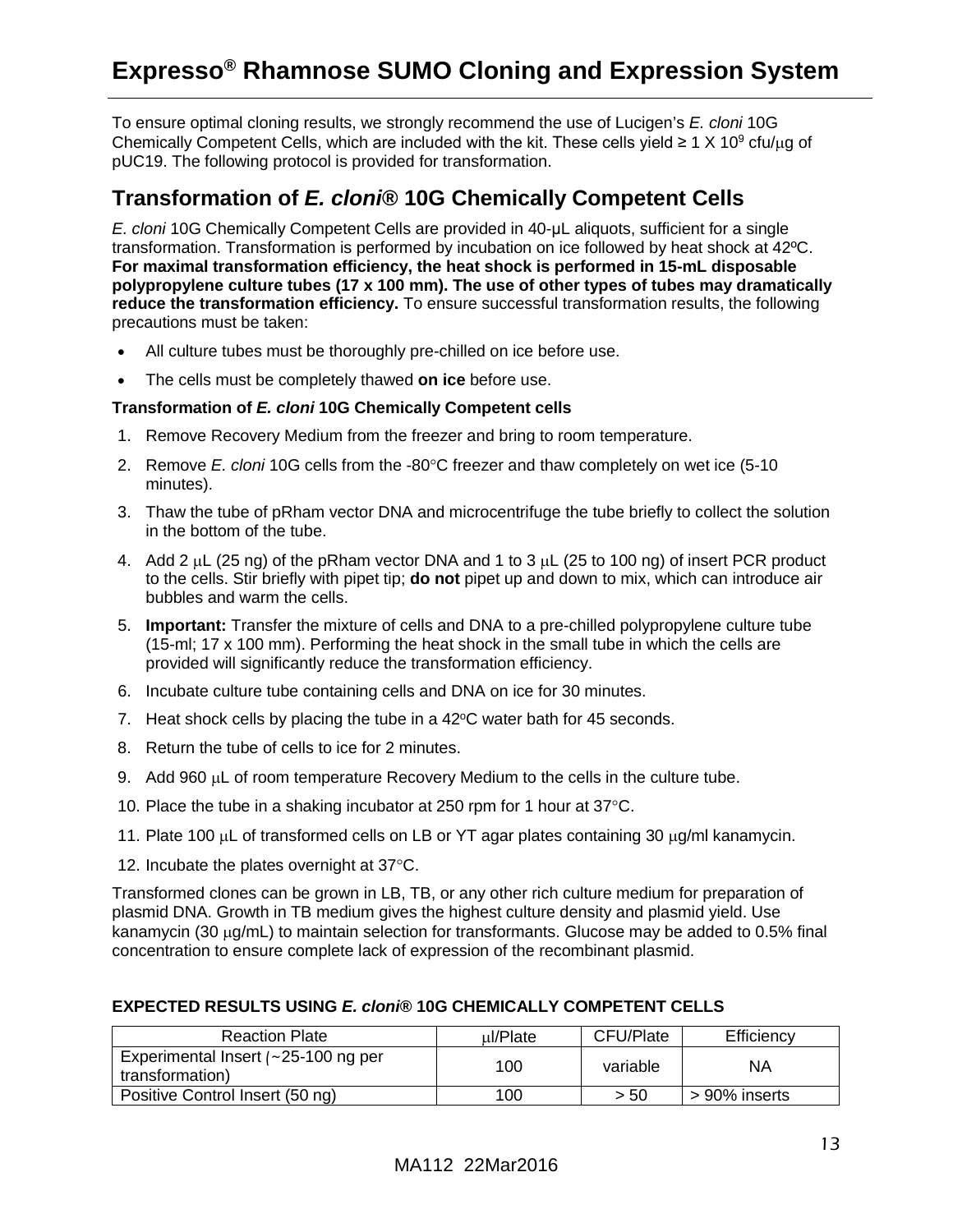| No-Insert Control (Vector Background)             | 100                |         | <10% background                |
|---------------------------------------------------|--------------------|---------|--------------------------------|
| Supercoiled pUC19 Transformation                  | 20                 | Approx. | $>$ 1 x 10 <sup>9</sup> cfu/µg |
| Control Plasmid (10 pg, Ampicillin <sup>R</sup> ) | (ampicillin plate) | 200     | plasmid                        |

The results presented above are expected when transforming 50 ng of intact, purified control insert DNA along with 25 ng of pRham™ vector using Lucigen's *E. cloni* 10G Chemically Competent Cells. Cloning AT-rich DNA and other recalcitrant sequences may lead to fewer colonies. With relatively few recombinant clones, the proportion of "empty vector" colonies becomes more significant.

### <span id="page-13-0"></span>**Getting More Recombinants**

Certain genes can prove recalcitrant to cloning due to a large size, toxic gene products, secondary structures, extremely biased base composition, or other unknown reasons. For highest transformation efficiencies, we recommend performing the heat-shock transformation in pre-chilled 15 ml culture tubes as specified in the Transformation Protocol. If necessary, the entire 1-ml transformation mix for can be pelleted in a microfuge (10,000 rpm, 30 seconds), resuspended in 100 µL of recovery media, and plated. See Appendix C for troubleshooting suggestions.

### <span id="page-13-1"></span>**Colony PCR Screening for Recombinants**

Because the background of empty vector transformants is low, colonies can be picked at random for growth and plasmid purification. If desired, colonies can first be screened for inserts by colony PCR using the SUMO Forward and pETite® Reverse primers included with the kit. Lucigen's EconoTaq® PLUS GREEN 2X Master Mix (available separately, Cat. No. 30033-1) is a convenient premix of Taq DNA polymerase, reaction buffer, and dNTPs that provides everything needed for colony PCR, except primers and template DNA. Screening by colony PCR with EconoTaq PLUS GREEN is performed as follows:

#### **Colony PCR with EconoTaq PLUS GREEN 2X Master Mix**

Per 25 µL reaction:

12.5 µL EconoTaq PLUS GREEN 2X Master Mix 0.5  $\mu$ L SUMO Forward primer (50  $\mu$ M) 0.5  $\mu$ L pETite Reverse primer (50  $\mu$ M) 11.5  $\mu$ L water 25.0 µL

Using a pipet tip, transfer part of a colony to the PCR reaction mix. Disperse the cells by pipetting up and down several times.

Cycling conditions:

```
94°C 5'
94°C 15"
55°C 15"
72°C 1' per kb
                   25 cycles
```
72°C 10' 4°C Hold

The EconoTaq® PLUS GREEN reactions can be loaded directly onto an agarose gel for analysis. The Master Mix contains blue and yellow tracking dyes that will separate upon electrophoresis. Empty vector clones will yield a product of ~150 base-pairs.

### <span id="page-13-2"></span>**DNA Purification & Sequencing**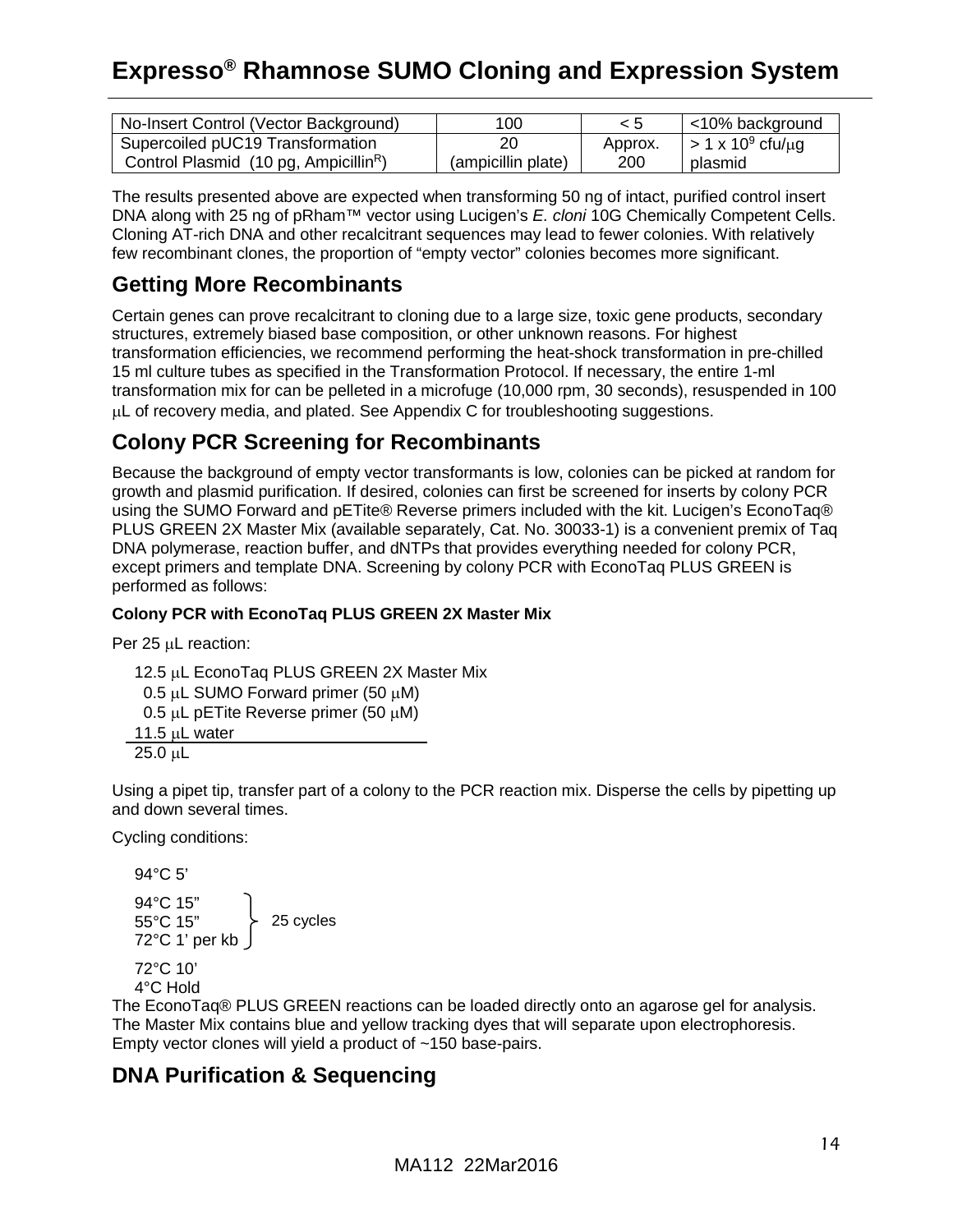Grow transformants in LB or TB medium plus 30  $\mu q/mL$  kanamycin. Use standard methods to isolate plasmid DNA (13). The pRham™ plasmids contain the low copy number pBR origin of replication and produce DNA yield similar to that of pBR-based plasmids. *E. cloni*® 10G Cells are *recA* and *endA* deficient to provide high quality plasmid DNA. SUMO Forward and pETite® Reverse Sequencing Primers are provided with the Kit at a concentration of 50  $\mu$ M; they must be diluted before use in sequencing. Their sequences and orientations are shown in Appendix B.

#### **Controlling leaky expression with glucose: Catabolite repression**

Undesired "leaky" expression of target genes prior to induction can lead to slow growth, instability of the expression plasmid, and reduced yield of the target protein, particularly if the protein is toxic to the host strain. A simple way to maintain tight repression of target genes under the control of the rhaP<sub>BAD</sub> promoter is to add glucose to the growth medium (final concentration 0.5 to 1%) (14). Transcription from this promoter is dependent on the cAMP-dependent transcriptional activator protein, known as CAP or CRP. When glucose is available as a carbon source, cAMP levels remain low and CAP cannot bind to its DNA target upstream of the rhaP<sub>BAD</sub> promoter. In the absence of glucose, and particularly as cells approach stationary phase, increased cAMP levels may lead to significant expression of target genes under the control of the rha $P<sub>BAD</sub>$  promoter, even in the absence of rhamnose. For maximal control, we recommend the addition of 0.5% glucose to cultures that are not intended for induction.

### <span id="page-14-0"></span>**Induction of Protein Expression**

Small scale expression trials (2 to 50 mL) are recommended to allow evaluation of expression and solubility of the target protein before scaling up for purification. A vial of 20% (w/v) L-rhamnose Solution is provided with the kit. For maximal induction, the recommended final concentration of rhamnose is 0.2%. Lower amounts in the range of 0.001% to 0.1% can be used for lower levels of expression, which may improve solubility of proteins that tend to be insoluble when overexpressed. Induction for up to 8 hours may be required for maximal target protein expression (or up to 24 hours or more for cultures grown at 20° to 30°C). A standard protocol and a convenient autoinduction protocol are outlined below. Optimal conditions for expression of soluble protein, including growth temperature, length of induction, and concentration of rhamnose should be determined empirically for each target protein.

Standard induction. Inoculate LB medium containing 30 µg/mL kanamycin with a single colony of *E. cloni* 10G cells containing a pRham expression construct. Shake at 220-250 rpm at 37ºC. When cultures reach an optical density at 600 nm (OD<sub>600</sub>) of 0.2 to 0.8, collect a 1-mL aliquot of uninduced cells by pelleting in a microcentrifuge tube (12,000 x g for 1 minute). This will serve as the uninduced control. Resuspend the cell pellet in 50 µL of SDS-PAGE loading buffer. Store the uninduced sample on ice or at -20°C until SDS-PAGE analysis. To induce expression, add rhamnose to the remainder of the culture at a final concentration of 0.2%. Continue shaking at 37°C for 4-8 hours (or overnight). Record the OD<sub>600</sub> of the induced culture and harvest a 1-mL sample by microcentrifugation. Resuspend the cell pellet in 100 µL SDS-PAGE loading buffer and store on ice or at -20°C. Perform SDS-PAGE analysis to evaluate expression. Samples of uninduced and induced cells containing equivalent OD units should be loaded to allow evaluation of expression levels.

Alternatively, cultures for induction may be inoculated from an uninduced overnight culture grown in LB plus 30  $\mu q/m$ L kanamycin, with the addition of 0.5% glucose. We recommend the addition of glucose to cultures not intended for induction to maintain tight repression of the rha $P_{BAD}$  promoter as the culture approaches saturation. The following morning, dilute the overnight culture 1:100 into LB plus kanamycin without glucose, and induce with rhamnose as described above.

Autoinduction. A convenient method for induction requiring minimal user intervention involves inoculating cells directly from a plate or from an overnight culture into media containing both 0.2% Lrhamnose and a low concentration (0.05 to 0.15%) of D-glucose (9). A vial of 15% (w/v) D-glucose Solution is included with the kit. Cells will preferentially metabolize glucose during the early stages of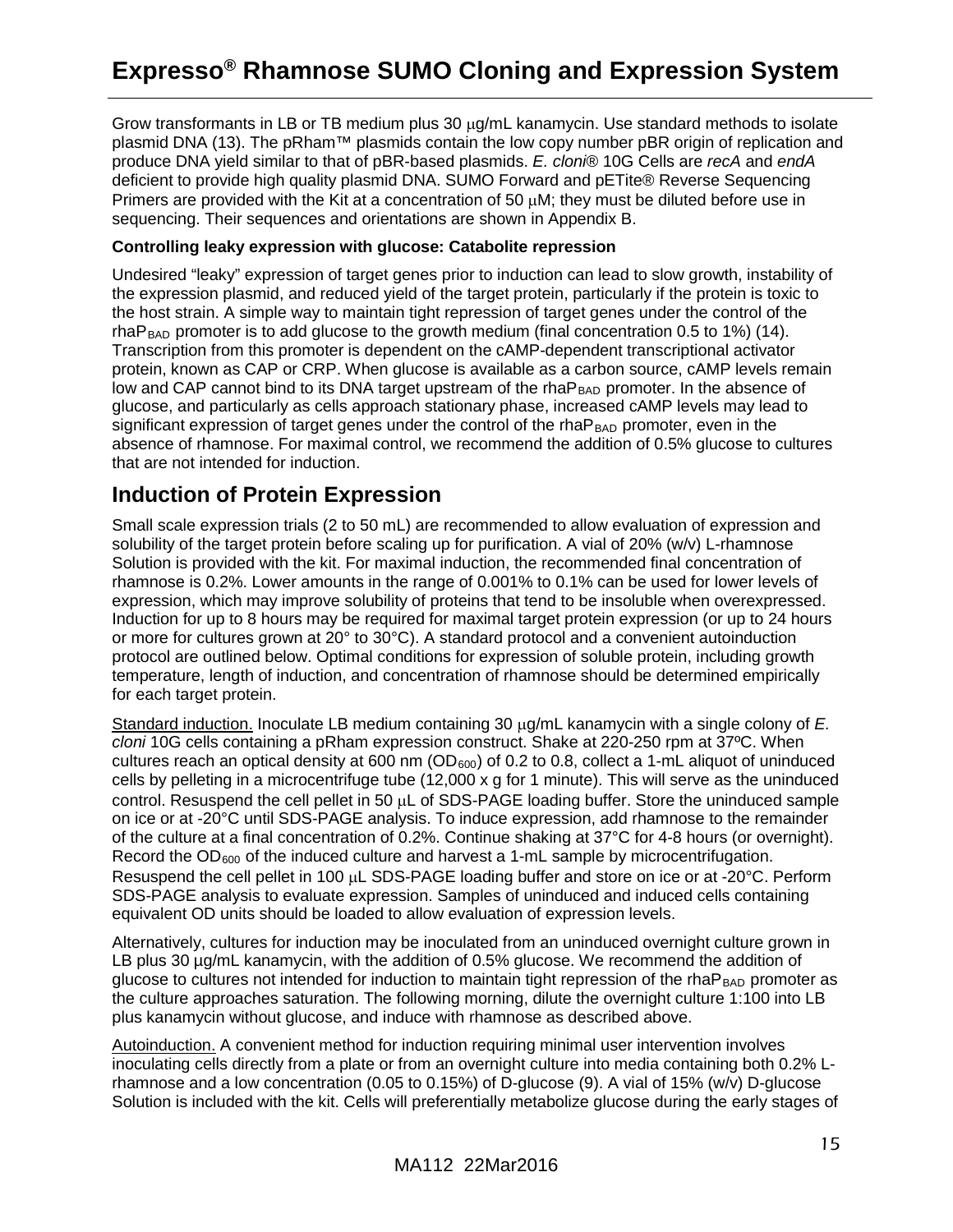growth, and only when glucose is depleted will the rha $P<sub>BAD</sub>$  promoter become active. The timing of induction by rhamnose can be controlled by varying the concentration of glucose between 0.05% and 0.15%. Later onset of induction may be beneficial for protein yield in cases where the expressed protein is toxic to the host cells.

| Early autoinduction                       | Late autoinduction   |  |  |  |  |
|-------------------------------------------|----------------------|--|--|--|--|
| per ml of LB medium: 10 µL 20% L-rhamnose | 10 µL 20% L-rhamnose |  |  |  |  |
| 3.3 µL 15% D-glucose                      | 10 µL 15% D-glucose  |  |  |  |  |

The actual timing of the onset of induction will depend on the number of cells in the inoculum as well as the growth rate. For cultures inoculated to an initial  $OD_{600}$  of 0.4 and grown at 37°C, induction of expression may begin at 2 to 4 hours and peak by 8 hours with 0.05% glucose (early autoinduction), or begin after 8 hours and peak by 24 hours with 0.15% glucose (late autoinduction). For cultures inoculated from a single colony, glucose depletion will generally occur later than these estimates.

Evaluating target protein solubility. Harvest cells from 2 to 50 mL of culture by centrifugation at 4000 Xg for 15 minutes. Pour off growth media and resuspend the cell pellet in 1-5 mL lysis buffer  $(50 \text{ mM } \text{NaH}_2\text{PO}_4, 300 \text{ mM } \text{NaCl}, \text{pH } 8.0)$ . Freeze and thaw the cells to assist lysis, or add lysozyme (1 mg/ml) and incubate 30 minutes on ice. Lyse cells by sonication on ice. Use 6-10 pulses of 10 seconds each with a microtip; allow 1 minute for the samples to cool between pulses. Avoid frothing.

Collect a sample of the whole lysate for gel analysis. Centrifuge the remainder of the lysate at 12000 x g for 10 minutes. Collect the supernatant (cleared lysate), which contains the soluble protein, and save on ice. Resuspend the pellet, containing insoluble proteins and unlysed cells, in a volume of lysis buffer equivalent to the original lysate. Analyze samples by SDS-PAGE.

#### **SDS-PAGE analysis**

Add the samples to SDS-PAGE loading buffer and heat to 95ºC for 5 minutes. Centrifuge the samples for 1 minute (12,000 x g). Load volumes of each sample containing equivalent OD<sub>600</sub> units. Include standards to estimate molecular weight of the recombinant protein. For minigels,  $0.05$  OD<sub>600</sub> equivalent per lane usually contains an appropriate amount of protein for Coomassie blue staining.

### <span id="page-15-0"></span>**Affinity Purification of 6xHis Tagged Proteins**

Many protocols are available for purification of 6xHis tagged proteins under native or denaturing conditions. For best results, follow the procedures recommended by the manufacturer of your IMAC resin. SUMO Express Protease is a cysteine protease. Avoid the use of cysteine protease inhibitors, such as leupeptin, during purification.

### <span id="page-15-1"></span>**Removal of SUMO Tag using SUMO Express Protease**

**Important:** The SUMO tag used in the Expresso Rhamnose SUMO System contains amino acid substitutions that render it resistant to cleavage by native desumoylation enzymes present in eukaryotic cells, including commercial SUMO proteases derived from the native *ULP1* gene product. The SUMO Express Protease contains compensatory mutations that enable it to recognize and cleave the stabilized SUMO tag used in this system. **Other SUMO proteases lacking these compensatory mutations cannot cleave the SUMO tag used in the Expresso Rhamnose SUMO system.**

After cleavage, the released protein of interest is easily separated from the SUMO tag and SUMO Express Protease by use of the 6xHis tag present on both the protease and the cleaved SUMO tag. The cleavage mixture is simply applied to an IMAC column, and the free target protein recovered in the flow-through; the SUMO tag and SUMO Express Protease remain bound to the IMAC matrix. Although SUMO Express Protease is tolerant to imidazole up to 300 mM, residual imidazole from initial purification of the SUMO fusion protein will interfere with binding of the protease and the cleaved SUMO tag to the IMAC resin. Dialysis is recommended before cleavage to remove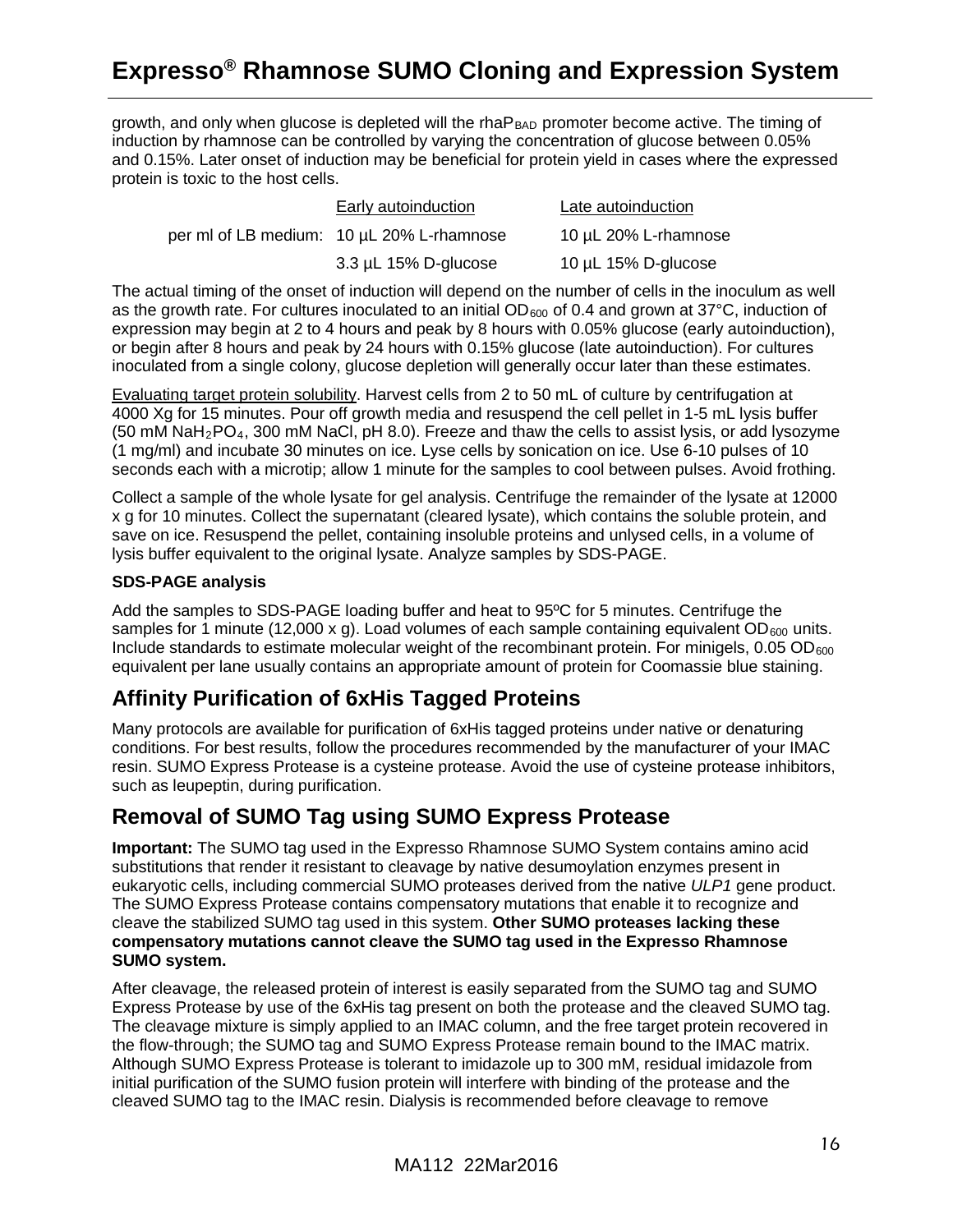imidazole and to exchange the fusion protein into the desired buffer for cleavage.

**Dialysis.** Dialyze the purified SUMO fusion protein for 24 hours at 4°C to remove imidazole. The recommended buffer for dialysis is (20 mM Tris-HCl pH 8.0, 150 mM NaCl, 10% glycerol). Alternative buffers (e.g. phosphate, HEPES) are also tolerated by the protease. For maximal activity maintain pH in the range 7 to 9. Salt concentrations of 500 mM and higher are detrimental. Non-ionic detergents such as Triton X-100 or Igepal (NP-40) may be used at 1%.

**Cleavage.** The recommended buffer for cleavage is the same as the dialysis buffer, with the addition of 2 mM fresh dithiothreitol (DTT). We suggest performing small-scale test reactions to evaluate cleavage efficiency with each different fusion protein. Add 1 unit of protease per 10-100 µg of fusion protein. Incubate at 30°C for 1 hour, or at 4°C overnight. To evaluate cleavage, remove a sample of the reaction (5-10 µg of fusion protein). Add an equal volume of 2X SDS-PAGE loading buffer, heat to 95°C for 5 minutes and run on SDS-PAGE along with molecular weight markers. The free 6xHis-SUMO tag has an expected molecular weight of 12 kDa, but migrates at ~15-18 kDa. If partial cleavage is observed, another aliquot of SUMO Express Protease may be added and digestion continued at 4°C overnight.

**Recovery of cleaved target protein.** After the cleavage reaction is complete, the SUMO tag and SUMO Express protease, as well as any residual uncleaved fusion protein, are removed from the sample by adsorption to a metal affinity chromatography (IMAC) matrix. The sample can be applied directly to an IMAC column. The released protein will be present in the column flowthrough and wash, while the 6xHis tagged SUMO fragment and protease remain bound to the column. **Note:** In some cases the presence of 2 mM DTT in the cleavage reaction may cause reduction of metal ions in the IMAC resin, resulting in leaching of the metal and failure to retain 6xHis-tagged proteins. We recommend testing the IMAC resin with the cleavage buffer before applying the digested sample to the resin. IMAC resins that have been reduced turn brown in color. If necessary, dilute the cleavage reaction to reduce the DTT concentration.

**Optional cleavage control reactions.** A Cleavage Control Protein (50 µg at 2 µg/µL) is included with the kit to allow verification of protease activity. One unit of SUMO Express Protease is sufficient to cleave 100 µg of the Cleavage Control Protein in 30 minutes at 4°C in the recommended buffer (20 mM Tris-HCl pH 8.0, 150 mM NaCl, 10% glycerol, 2 mM DTT).

To test protease activity, make a fresh 50-fold dilution (0.02 unit/µL) of SUMO Express Protease by mixing 1  $\mu$ L (1 unit) with 49  $\mu$ L of recommended dialysis/cleavage buffer containing fresh DTT (20 mM Tris-HCl pH 8.0, 150 mM NaCl, 10% glycerol, 2 mM DTT). Mix thoroughly and assay immediately by mixing 5  $\mu$ L (0.1 units) of the diluted protease with 5  $\mu$ L (10  $\mu$ g) of Cleavage Control Protein. Incubate for 30 minutes at 4°C (or 5 minutes at 30°C). Add 10 µL 2X SDS gel sample buffer and heat to 95°C for 5 minutes. Run 10 µL (5 µg) on SDS-PAGE and stain the gel with Coomassie blue to visualize cleavage products. Undigested Cleavage Control Protein migrates at ~ 40 kDa, while the cleavage products migrate at ~25 kDa and ~15 to 18 kDa.

See Appendix E for Protease digestion troubleshooting recommendations.

### <span id="page-16-0"></span>**References**

1. Malakhov, M.P., Mattern, M.R., Malakhova, O.A., Drinker, M., Weeks, S.D. and Butt., T.R. (2004). SUMO fusions and SUMO-specific protease for efficient expression and purification of proteins. *J Struct Funct Genomics.* **5**, 75.

2. Marblestone, J.G., Edavettal, S.C., Lim, Y., Lim, P., Zuo, X. and Butt, T.R. (2006). Comparison of SUMO fusion technology with traditional gene fusion systems: Enhanced expression and solubility with SUMO. *Protein Sci.* **15**,182.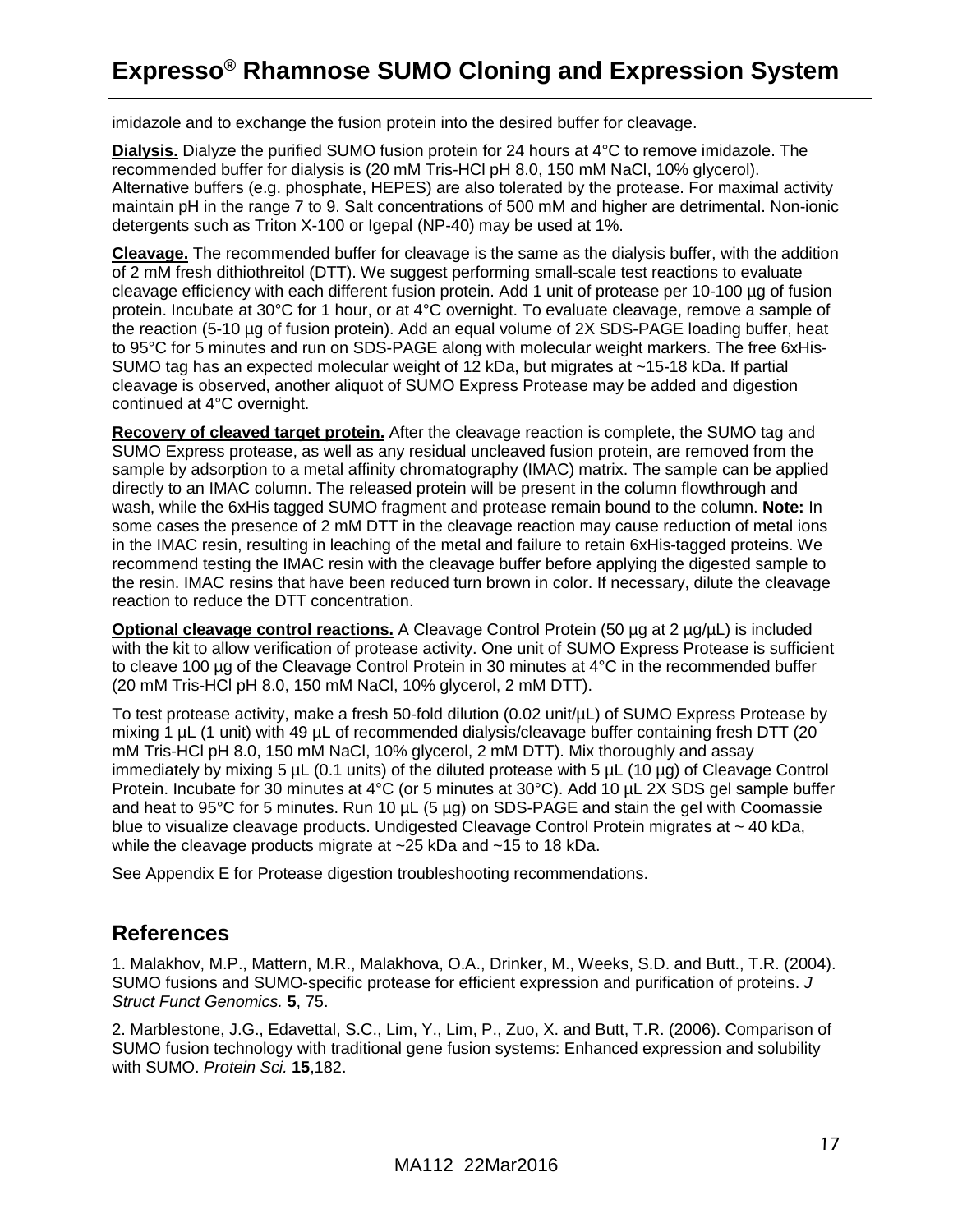3. Mossessova, E. and Lima, C.D. (2000). Ulp1-SUMO crystal structure and genetic analysis reveal conserved interactions and a regulatory element essential for cell growth in yeast. *Mol Cell.* **5**, 865.

4. Liu, L., Spurrier, J., Butt., T.R. and Strickler, J.T. (2008). Enhanced protein expression in the baculovirus/insect cell system using engineered SUMO fusions. *Protein Expr Purif.* **62**, 21.

5. Peroutka, R.J., Elshourbagy, N., Piech, T. and Butt., T.R. (2008), Enhanced protein expression in mammalian cells using engineered SUMO fusions: Secreted phospholipase A2. *Protein Sci*. **17**, 1586.

6. Haldimann, A., Daniels, L. and Wanner, B. (1998). Use of new methods for construction of tightly regulated arabinose and rhamnose promoter fusions in studies of the *Escherichia coli*  phosphate regulon. *J. Bacteriol*. **180**, 1277.

7. Egan, S.M. and Schleif, R.F. (1993). A regulatory cascade in the induction of *rha*BAD. *J. Mol. Biol*. **234**, 87.

8. Giacalone, M.J., Gentile, A.M., Lovitt, B.T., Berkley, N.L., Gunderson, C.W. and Surber, M.W. (2006). Toxic Protein Expression in *Escherichia coli* using a rhamnose-based tightly regulated and tunable promoter system. *Biotechniques* **40**, 355.

9. Wegerer, A., Sun, T. and Altenbuchner, J. (2008). Optimization of an *E. coli* L-rhamnoseinducible expression vector: test of various genetic module combinations. *BMC Biotechnol*. **8**, 2.

10. Bubeck, P., Winkler, M. and Bautsch, W. (1993). Rapid cloning by homologous recombination *in vivo*. *Nuc. Acids Res*. **21**, 3601.

11. Klock, H.E., Koesema, E.J., Knuth, M.W. and Lesley, S.A. (2008). Combining the polymerase incomplete primer extension method for cloning and mutagenesis with microscreening to accelerate structural genomics efforts. *Proteins* **71**, 982.

12. Chang, C.C,, Chuang, Y.C. and Chang, M.C. (2004). Fluorescent intensity of a novel NADPHbinding protein of *Vibrio vulnificus* can be improved by directed evolution. *Biochem. Biophys. Res. Comm*. **322**, 303.

13. Sambrook, J. and Russell, D.W. (2001). *Molecular Cloning: A Laboratory Manual (Third Edition)*. Cold Spring Harbor Laboratory Press, Cold Spring Harbor, New York.

14. Grossman, T.H., Kawasaki, E.S., Punreddy, S.R. and Osburne, M.S.(1998). Spontaneous cAMP-dependent deprepression of gene expression in stationary phase plays a role in recombinant expression instability. *Gene* **209**, 95.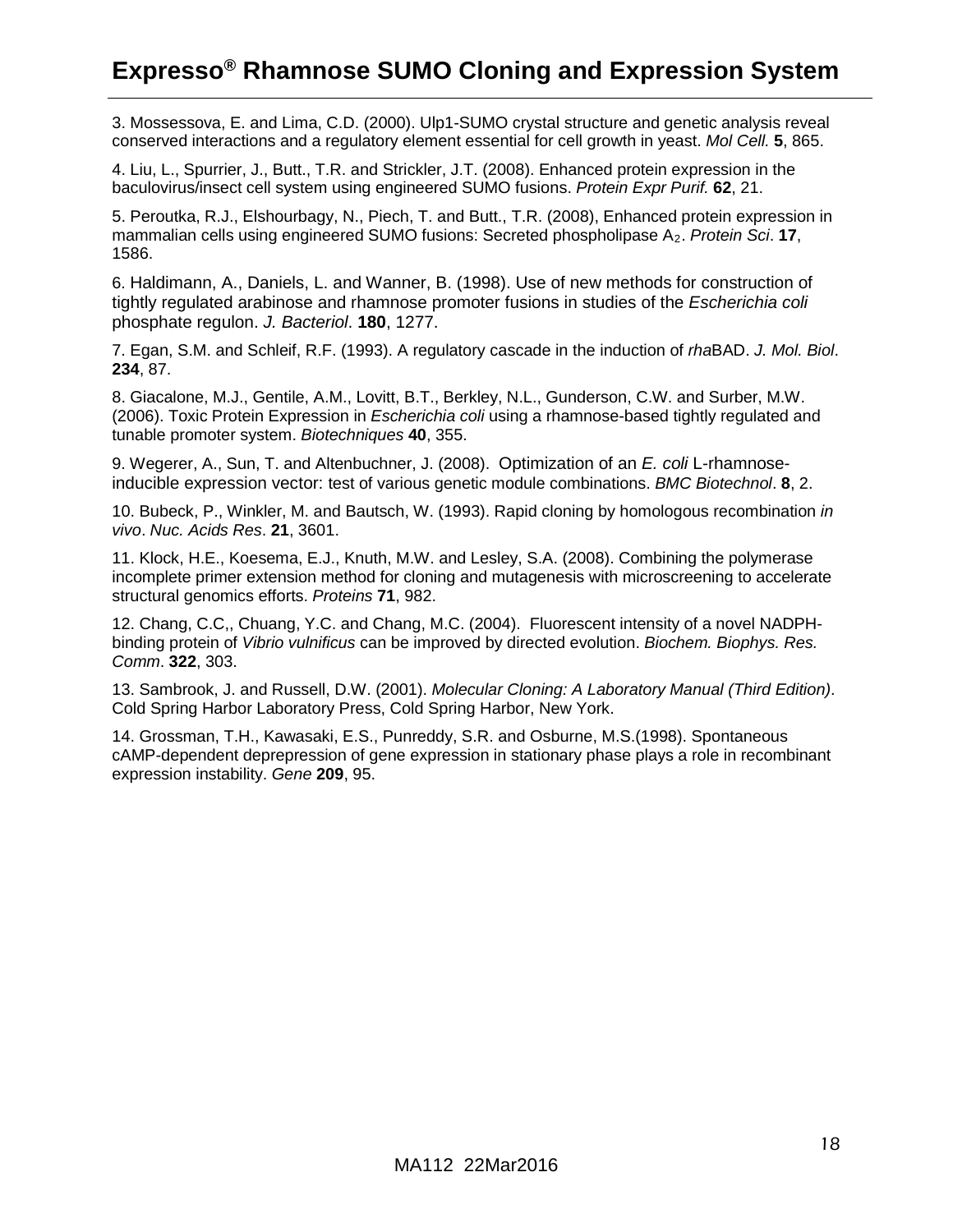### <span id="page-18-0"></span>**Appendix A: Media Recipes**

#### **YT + kan30 Agar Medium for Plating of Transformants**

Per liter: 8 g Bacto-tryptone, 5 g yeast extract, 5 g NaCl, 15 g agar. Mix components, autoclave and cool to 55°C. To select for pRham™ transformants, add kanamycin to a final concentration of 30 µg/mL. Pour into petri plates.

#### **LB-Miller Culture Medium**

Per liter: 10 g Bacto-tryptone, 5 g yeast extract, 10 g NaCl. Mix components and autoclave.

#### **2X SDS Gel Sample Buffer**

100 mM Tris-HCl (pH 6.5), 4% SDS, 0.2% bromophenol blue, 20% glycerol. Add dithiothreitol to a final concentration of 200 mM in the 2X buffer prior to use.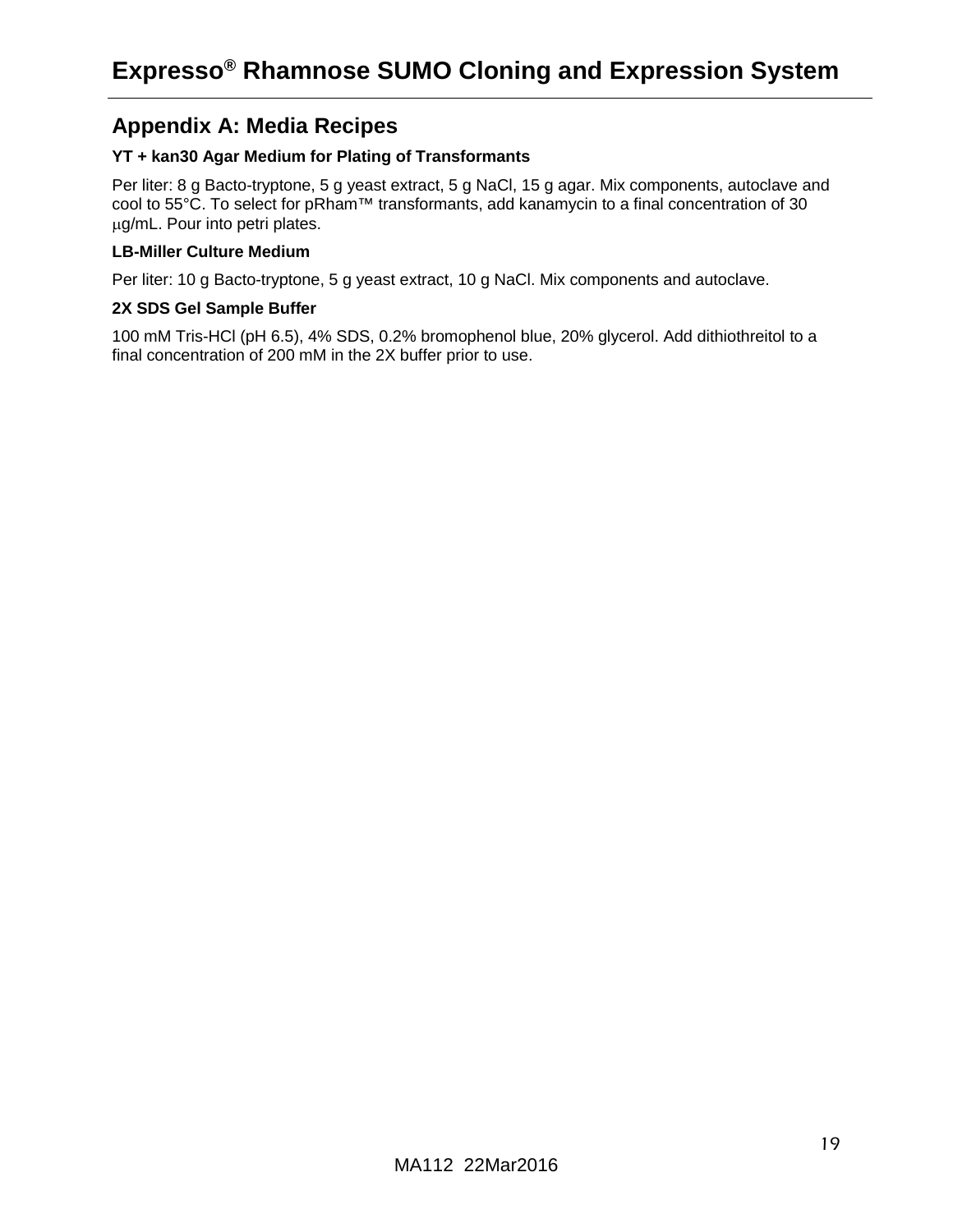### <span id="page-19-0"></span>**Appendix B: Vector Map and Sequencing Primers**

The sequences of the SUMO Forward and pETite® Reverse primers are:

| SUMO Forward:   |  |
|-----------------|--|
| pETite Reverse: |  |

5'-ATTCAAGCTGATCAGACCCCTGAA-3' 5'-CTCAAGACCCGTTTAGAGGC-3'

Shown below are the regions surrounding the cloning sites in the pRham™ N-His SUMO vector. For the complete vector sequences, see Appendix F.

#### **pRham N-His SUMO Kan Vector:**

#### CACCACAATTCAGCAAATTGTGAACATCATCACGTTCATC GTGGTGTTAAGTCGTTTAACACTTGTAGTAGTGCAAGTAG

| rhaP <sub>BAD</sub> Promoter<br>TTTCCCTGGTTGCCAATGGCCCATTTTCCTGTCAGTAACGAGAAGGTCGCGAATTCAGGCGCTTTTTAGACTGGTCGTAGGGAGACCACAA<br>AAAGGGACCAACGGTTACCGGGTAAAAGGACAGTCATTGCTCTTCCAGCGCTTAAGTCCGCGAAAAATCTGACCAGCATCCCTCTGGTGTT |    |                                                         |             |                     |     |             |   |         |                     |   |   |   |                                                                                 |   |   |           |   |     |         |    |                                                                                             |      |
|----------------------------------------------------------------------------------------------------------------------------------------------------------------------------------------------------------------------------|----|---------------------------------------------------------|-------------|---------------------|-----|-------------|---|---------|---------------------|---|---|---|---------------------------------------------------------------------------------|---|---|-----------|---|-----|---------|----|---------------------------------------------------------------------------------------------|------|
|                                                                                                                                                                                                                            |    |                                                         |             |                     |     |             |   |         |                     |   |   |   |                                                                                 |   |   |           |   |     |         |    |                                                                                             |      |
|                                                                                                                                                                                                                            |    |                                                         |             |                     |     |             |   |         |                     |   |   |   | Start                                                                           |   |   | 6xHis tag |   |     |         |    |                                                                                             |      |
|                                                                                                                                                                                                                            |    |                                                         |             |                     |     |             |   |         |                     |   |   |   | M                                                                               | Н | H | Н         | H | Н   | H       | G  | S                                                                                           | т.   |
|                                                                                                                                                                                                                            |    | CGGTTTCCCTCTAGAAATAATTTTGTTTAACTATAAGAAGGAGATATACAT ATG |             |                     |     |             |   |         |                     |   |   |   |                                                                                 |   |   |           |   |     |         |    | CAT CAT CAC CAC CAT CAC GGG TCC                                                             | CTG  |
|                                                                                                                                                                                                                            |    |                                                         |             |                     |     |             |   |         |                     |   |   |   |                                                                                 |   |   |           |   |     |         |    | GCCAAAGGGAGATCTTTATTAAAACAAATTGATATTCTTCCTCTATATGTA TAC GTA GTA GTG GTG GTA GTG CCC AGG GAC |      |
|                                                                                                                                                                                                                            | D  | S                                                       | Е           | V                   | N   |             | E | A       | K                   | P | E | V | K                                                                               | P | E | V         | Κ | Р   | F.      | Τ  | Ħ                                                                                           | т    |
| O                                                                                                                                                                                                                          |    | CAG GAC TCA GAA GTC                                     |             |                     | AAT | O           |   |         |                     |   |   |   | CAA GAA GCT AAG CCA GAG GTC AAG CCA GAA GTC AAG CCT                             |   |   |           |   |     | GAG ACT |    | CAC ATC                                                                                     |      |
| GTC.                                                                                                                                                                                                                       |    |                                                         |             |                     |     |             |   |         |                     |   |   |   |                                                                                 |   |   |           |   |     |         |    | CTG AGT CTT CAG TTA GTT CTT CGA TTC GGT CTC CAG TTC GGT CTT CAG TTC GGA CTC TGA GTG TAG     |      |
|                                                                                                                                                                                                                            |    |                                                         |             |                     |     |             |   |         |                     |   |   |   |                                                                                 |   |   |           |   |     |         |    |                                                                                             |      |
| N                                                                                                                                                                                                                          | т. | K                                                       | ΔT          | S                   | D   | G           | S | S       | Ε                   | T | F | F | K                                                                               | T | K | K         | т | Ͳ   | P       | т. | R                                                                                           | R    |
| AAT                                                                                                                                                                                                                        |    |                                                         |             |                     |     |             |   |         |                     |   |   |   | TTA AAG GTG TCC GAT GGA TCT TCA GAG ATC TTC TTC AAG ATC AAA AAG ACC ACT CCT TTA |   |   |           |   |     |         |    | AGA AGG                                                                                     |      |
|                                                                                                                                                                                                                            |    |                                                         |             |                     |     |             |   |         |                     |   |   |   |                                                                                 |   |   |           |   |     |         |    | TTA AAT TTC CAC AGG CTA CCT AGA AGT CTC TAC AAG AAG TTC TAG TTT TTC TGG TGA GGA AAT TCT TCC |      |
|                                                                                                                                                                                                                            |    |                                                         |             |                     |     |             |   |         |                     |   |   |   |                                                                                 |   |   |           |   |     |         |    |                                                                                             |      |
| L                                                                                                                                                                                                                          | м  | E.                                                      | A           | F                   | A   | К           | R | $\circ$ | G                   | K | Е | M | D                                                                               | S | L | т         | F | т.  | Y       | D  | G                                                                                           | T    |
|                                                                                                                                                                                                                            |    | CTG ATG GAA GCG                                         |             | TTC.                |     |             |   |         |                     |   |   |   | GCT AAA AGA CAG GGT AAG GAA ATG GAC TCC TTA ACG TTC                             |   |   |           |   | TTG | TAC GAC |    | GGT                                                                                         | ATT  |
|                                                                                                                                                                                                                            |    |                                                         |             |                     |     |             |   |         |                     |   |   |   |                                                                                 |   |   |           |   |     |         |    | GAC TAC CTT GCG AAG CGA TTT TCT GTC CCA TTC CTT TAC CTG AGG AAT TGC AAG AAC ATG CTG CCA TAA |      |
|                                                                                                                                                                                                                            |    |                                                         |             |                     |     |             |   |         |                     |   |   |   |                                                                                 |   |   |           |   |     |         |    |                                                                                             |      |
|                                                                                                                                                                                                                            |    |                                                         |             | <b>SUMO Forward</b> |     |             |   |         |                     |   |   |   |                                                                                 |   |   |           |   |     |         |    |                                                                                             |      |
| E                                                                                                                                                                                                                          | т  | O                                                       | A           | D                   | O   | т           | P | Е       | D                   | L | D | M | Е                                                                               | D | N | Ð         | т |     | E.      | А  | H                                                                                           | R    |
| GAA ATT                                                                                                                                                                                                                    |    |                                                         | CAA GCT GAT |                     |     | CAG ACC CCT |   |         | GAA GAT TTG GAC ATG |   |   |   | GAG GAT AAC GAT ATT ATT                                                         |   |   |           |   |     | GAG GCT |    | CAC                                                                                         | CGC. |
|                                                                                                                                                                                                                            |    |                                                         |             |                     |     |             |   |         |                     |   |   |   |                                                                                 |   |   |           |   |     |         |    | TAA GTT CGA CTA GTC TGG GGA CTT CTA AAC CTG TAC CTC CTA TTG CTA TAA TAA CTC CGA GTG GCG     |      |
|                                                                                                                                                                                                                            |    |                                                         |             |                     |     |             |   |         |                     |   |   |   |                                                                                 |   |   |           |   |     |         |    |                                                                                             |      |
| E                                                                                                                                                                                                                          | O  | T                                                       | G           | G                   |     |             |   |         |                     |   |   |   |                                                                                 |   |   | Stop      |   |     | Notl    |    |                                                                                             |      |

|  |  |                     |             | oluu | <b>INULL</b>                          |
|--|--|---------------------|-------------|------|---------------------------------------|
|  |  | GAA CAG ATT GGA GGT | Cloned Gene |      | TAA TAGA <b>GCGGCCGC</b> CACCGCTGAG   |
|  |  | CTT GTC TAA CCT CCA |             |      | I TTA ATCT <b>CGCCGGCG</b> GTGGCGACTC |
|  |  |                     |             |      |                                       |

CAATAACTAGCATAACCCCTTGGGGCCTCTAAACGGGTCTTGAGGGGTTTTTTGCTGAAAGGAGGAACTATATCCGGGT GTTATTGATCGTATTGGGGAACCCCGGAGATTTGCCCAGAACTCCCCAAAAAACGACTTTCCTCCTTGATATAGGCCCA

pETite Reverse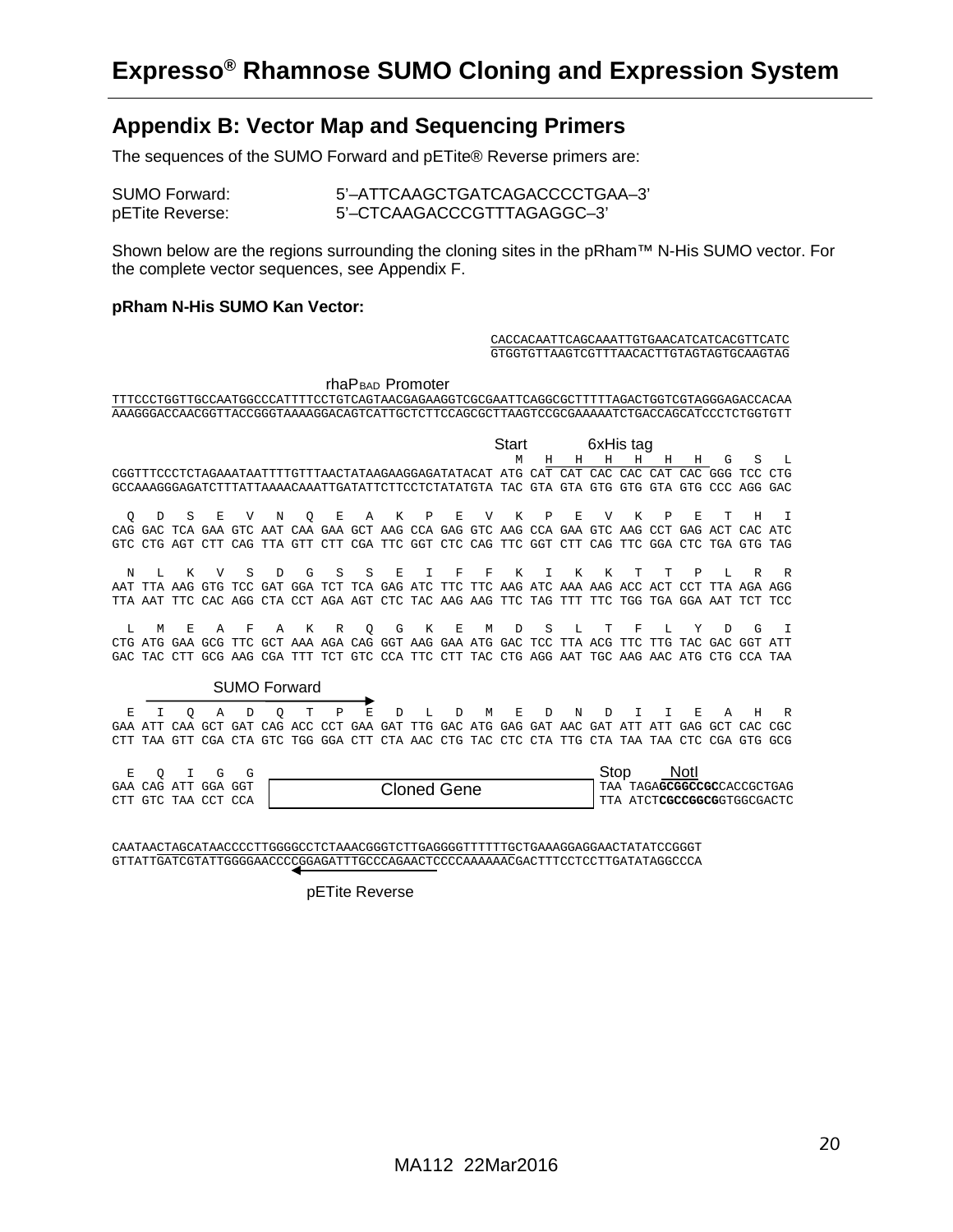# <span id="page-20-0"></span>**Appendix C: Cloning Troubleshooting Guide**

| <b>Problem</b>                                             | <b>Probable Cause</b>                                       | <b>Solution</b>                                                                                                                                                     |
|------------------------------------------------------------|-------------------------------------------------------------|---------------------------------------------------------------------------------------------------------------------------------------------------------------------|
| Very few or no<br>transformants                            | No DNA, degraded DNA, or<br>insufficient amount of DNA.     | Check insert DNA by gel electrophoresis.<br>Determine concentration of insert and add the<br>correct amount. Use the supplied control insert to<br>test the system. |
|                                                            | Incorrect primer sequences.                                 | Be sure the 5' ends of the primer sequences match<br>the version of the pRham™ vector used for<br>transformation.                                                   |
|                                                            | Wrong antibiotic used.                                      | Add the correct amount of kanamycin to molten<br>agar at 55°C before pouring plates.                                                                                |
|                                                            | Incorrect amounts of<br>antibiotic in agar plates.          | DO NOT spread antibiotic onto the surface of agar<br>plates.                                                                                                        |
|                                                            | Incorrect tubes used for<br>heat shock.                     | Use 15 mL disposable polypropylene culture tubes<br>(17 x 100 mm). The use of other types of tubes may<br>dramatically reduce the transformation efficiency.        |
| High background<br>of transformants<br>that do not contain | Transformants are due to<br>intact plasmid template<br>DNA. | Linearize plasmid DNA used as a template for<br>PCR. Gel-isolate template DNA fragment.                                                                             |
| inserts.                                                   | Inserts are too small to<br>detect.                         | Analyze colonies by sequencing to confirm the<br>presence of inserts.                                                                                               |
|                                                            | Incorrect amount of<br>antibiotic in agar plates.           | Add the correct amount of kanamycin to molten<br>agar at 55°C before pouring plates. DO NOT<br>spread antibiotic onto the surface of agar plates.                   |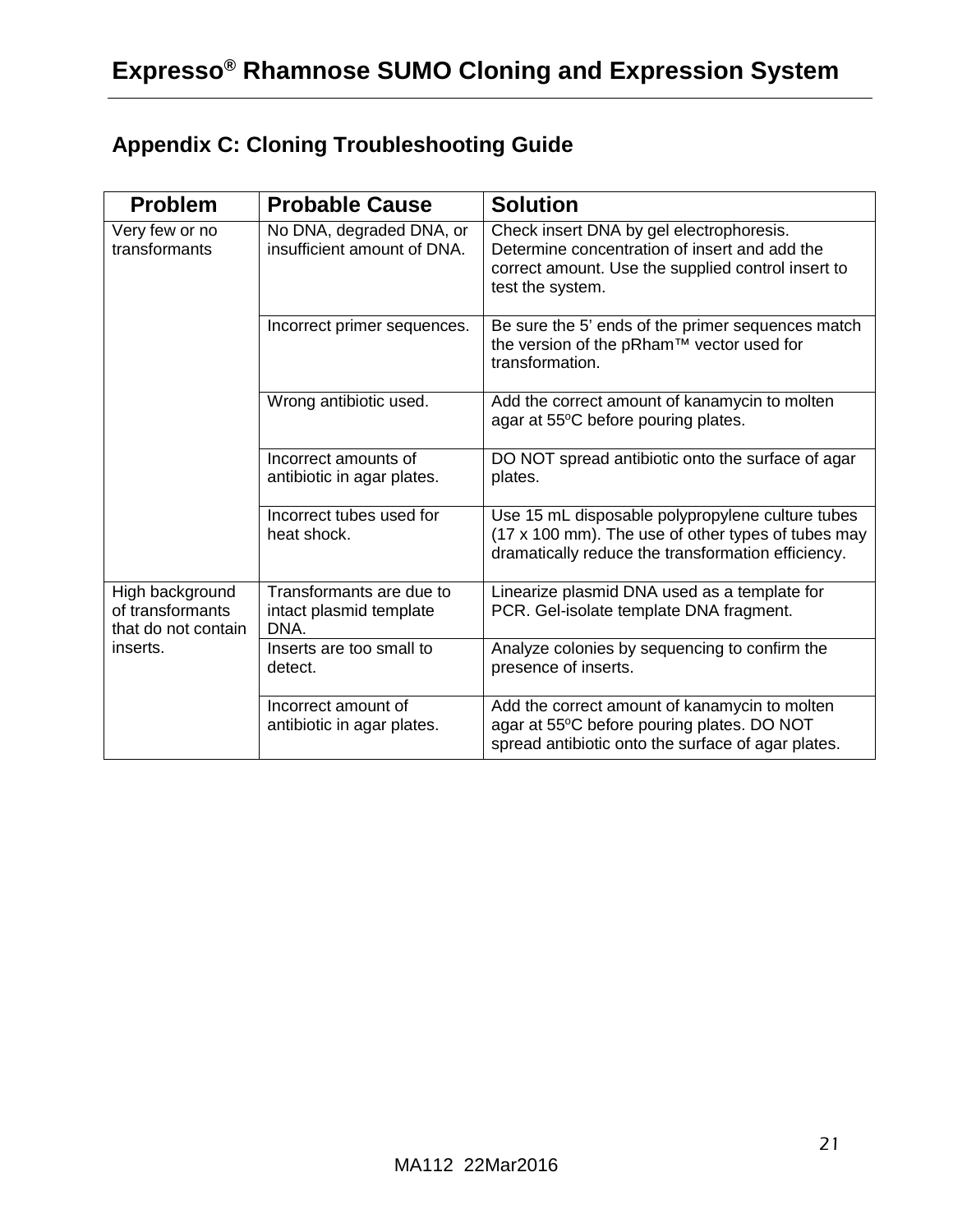<span id="page-21-0"></span>

| <b>Appendix D: Expression/Purification Troubleshooting Guide</b> |  |
|------------------------------------------------------------------|--|
|------------------------------------------------------------------|--|

| <b>Problem</b>                            | <b>Probable Cause</b>                                | <b>Solution</b>                                                                                                                                                                                                     |
|-------------------------------------------|------------------------------------------------------|---------------------------------------------------------------------------------------------------------------------------------------------------------------------------------------------------------------------|
| Low recovery of<br>recombinant<br>protein | Recombinant protein not<br>overexpressed             | Check lysate by SDS-PAGE and/or western blot to<br>confirm overexpression of recombinant protein                                                                                                                    |
|                                           | His tag not present                                  | Recombinant proteins may be cleaved during<br>expression or lysate preparation. Use protease<br>inhibitors to prevent cleavage.                                                                                     |
|                                           |                                                      | Check lysate and column flow through by SDS-<br>PAGE and western blot to confirm 6xHis tag is<br>attached to the over expressed protein of the<br>expected molecular weight.                                        |
|                                           | Recombinant protein expressed<br>in inclusion bodies | Lyse induced bacteria directly in an SDS-PAGE<br>loading buffer and check for expression by SDS-<br>PAGE and/or western blot. Compare these results<br>to SDS-PAGE and/or western blot assays of<br>cleared lysate. |
|                                           |                                                      | During induction, incubate culture at a lower<br>temperature (e.g. 20° to 30°C) to obtain more<br>soluble recombinant protein.                                                                                      |
|                                           |                                                      | Test induction with lower concentrations of<br>rhamnose.                                                                                                                                                            |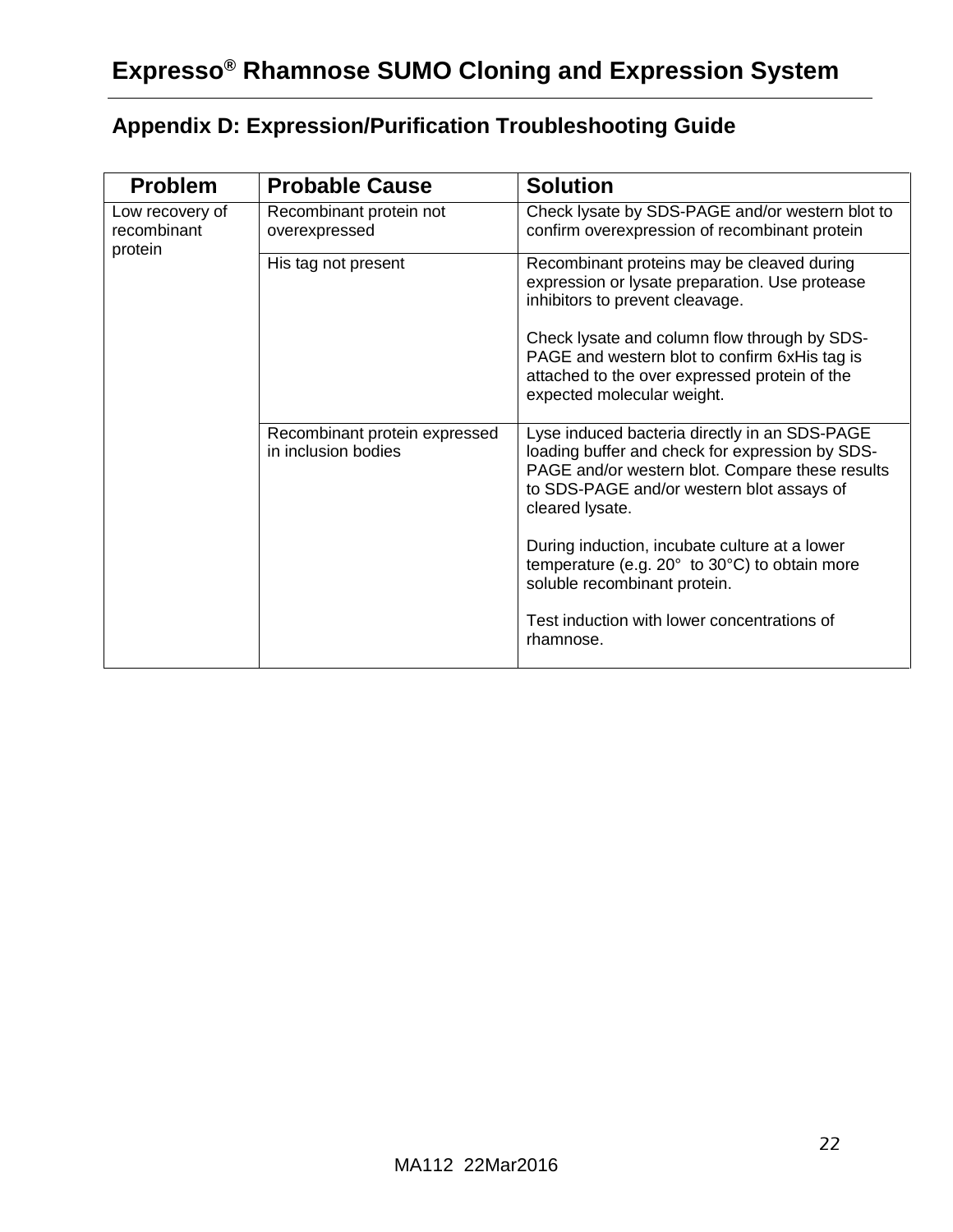<span id="page-22-0"></span>

| <b>Problem</b>                                             | <b>Probable Cause</b>                                                                          | <b>Solution</b>                                                                                                                                                                                                                                                                                                                                                                                                                                                                                                                                                                                                                                  |
|------------------------------------------------------------|------------------------------------------------------------------------------------------------|--------------------------------------------------------------------------------------------------------------------------------------------------------------------------------------------------------------------------------------------------------------------------------------------------------------------------------------------------------------------------------------------------------------------------------------------------------------------------------------------------------------------------------------------------------------------------------------------------------------------------------------------------|
| Incomplete<br>cleavage of SUMO<br>tag.                     | Inappropriate or suboptimal<br>buffer conditions.                                              | Dialyze purified fusion protein against 20 mM Tris-<br>HCl pH 8.0, 150 mM NaCl, 10% glycerol, pH 8.0, or<br>other appropriate buffer. Add fresh DTT (2 mM) to<br>cleavage reaction. Avoid: salt concentrations ≥500<br>mM, $pH > 9.0$ or <6.5, urea $\ge 2$ M, guanidine-HCl $\ge$<br>0.5 M.                                                                                                                                                                                                                                                                                                                                                     |
|                                                            | Aggregation of fusion protein.                                                                 | Perform cleavage in the presence of urea (up to 2<br>M) or guanidine-HCl (up to 0.5 M), or up to 1% non-<br>ionic detergent (e.g. Triton X-100, NP-40, Igepal).                                                                                                                                                                                                                                                                                                                                                                                                                                                                                  |
|                                                            | Unfavored amino acid at +1<br>position following cleavage site.                                | Fusion proteins with proline immediately following<br>the SUMO tag cannot be cleaved. Other residues at<br>+1, such as large aliphatic residues (Ile, Leu, Val,);<br>negatively charged residues (Asp, Glu) or Lysine<br>may result in slower cleavage rates. Increase<br>protease concentration (up to 1 unit/µg) and/or<br>incubation time, and/or temperature, or reclone<br>target gene with a single glycine codon (e.g., GGA)<br>or glycine + serine codons (e.g. GGA TCC)<br>between the SUMO tag and the target gene.<br>(Added residues will remain attached to the protein<br>of interest after cleavage by SUMO Express<br>Protease.) |
|                                                            | Junction between SUMO tag and<br>amino terminus of target protein<br>inaccessible to protease. | Perform cleavage in the presence of urea (up to 2<br>M) or guanidine-HCI (up to 0.5 M). Reclone target<br>gene with a single glycine codon (e.g., GGA) or<br>glycine + serine codons (e.g. GGA TCC) between<br>the SUMO tag and the target gene. (Added<br>residues will remain attached to the protein of<br>interest after cleavage by SUMO Express<br>Protease.)                                                                                                                                                                                                                                                                              |
|                                                            | Inactive protease.                                                                             | Store SUMO Express Protease at -80°C for up to 1<br>year, or at -20°C for up to 2 weeks. Avoid multiple<br>freeze-thaw cycles at -80°C. Perform test cleavage<br>reactions with SUMO Cleavage Control Protein.                                                                                                                                                                                                                                                                                                                                                                                                                                   |
| Uncleaved fusion<br>protein or cleaved<br>SUMO tag present | Residual imidazole in sample.                                                                  | Dialyze sample to remove imidazole.                                                                                                                                                                                                                                                                                                                                                                                                                                                                                                                                                                                                              |
| in sample after<br>subtractive IMAC<br>purification.       | Reduction of metal ions in IMAC<br>resin.                                                      | Test compatibility of IMAC resin with cleavage<br>buffer. Dilute cleavage reaction to reduce DTT<br>concentration.                                                                                                                                                                                                                                                                                                                                                                                                                                                                                                                               |